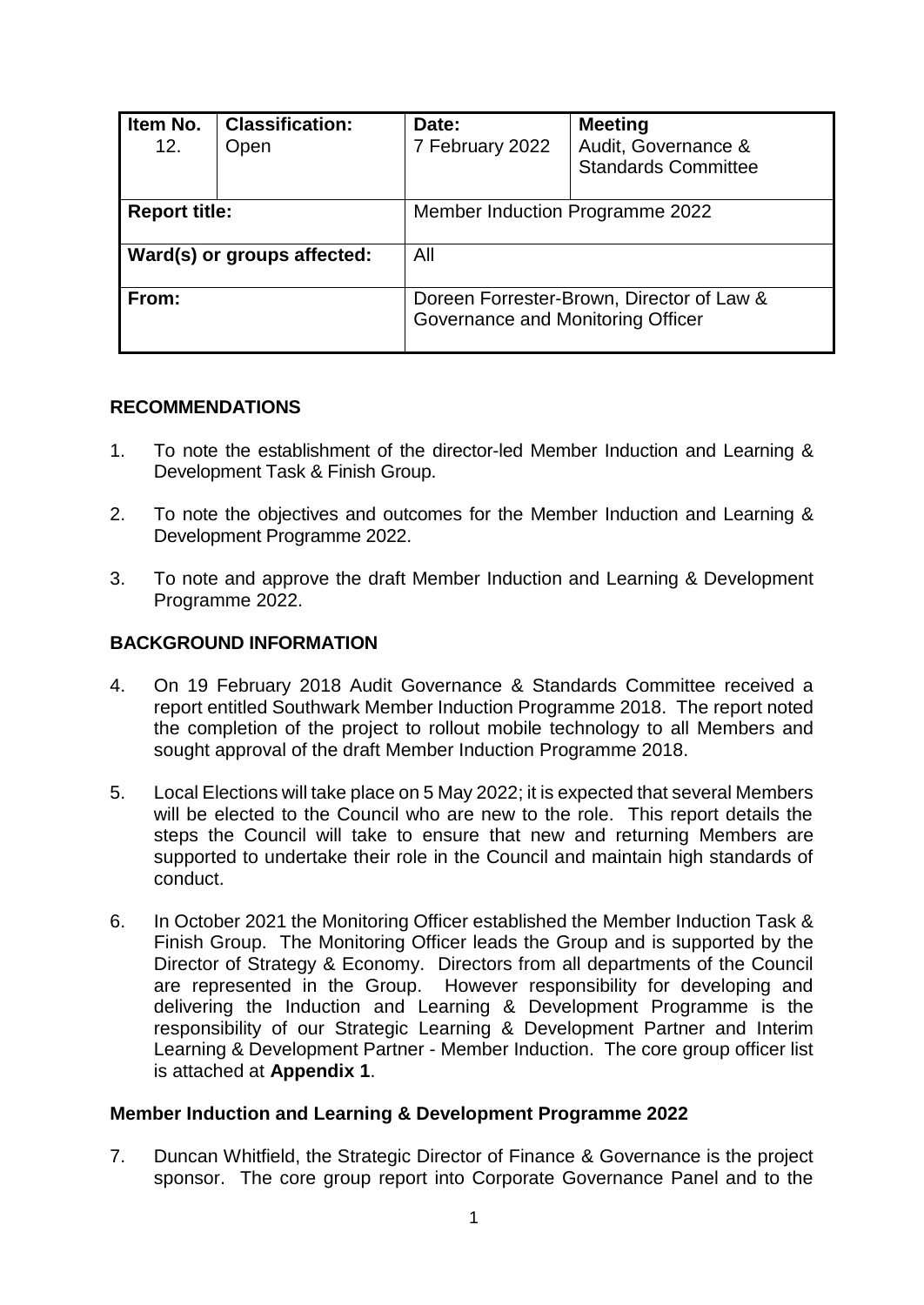Chief Officer Team through the project sponsor, Duncan Whitfield. Audit Governance & Standards Committee have responsibility for promoting and maintaining high standards of conduct by elected members. The Induction, training and development of elected representatives is important to ensure they have a good understanding of the governance framework of the council.

# **KEY ISSUES FOR CONSIDERATION**

## **Objective of the Member Induction Programme 2022**

- 8. The objective of the initial stage of the programme is Member Induction. This element of the programme takes place between May-July 2022. Its objective is to ensure that newly-elected and re-elected Members to Southwark on 5 May 2022 are inducted into their roles in council business, decision-making, and how to be effective councillors when exercising their community leadership role. The overarching objective of member induction is to provide elected members with an understanding of how to discharge their role as an elected representative of Southwark and provide a basic understanding of the governance framework of the council.
- 9. The induction programme is therefore designed to support the promotion of effective community leadership and skilled decision making. It is also important, through induction, to promote and maintain high standards of conduct and good governance at a standard suitable for the office and responsibilities they hold.
- 10. The second stage of the programme from late July to October will be designed to ensure that there are additional opportunities for Members to attend key workshops they may have missed, mop up sessions or additional areas of training identified during the Induction period. There will also be a separate programme designed for Cabinet Members.

# **Member Learning & Development Programme 2022**

- 11. The Member Induction Learning & Development Programme 2022 is attached in **Appendix 2**.
- 12. The Appendix provides a draft overview of the Member Induction and Learning & Development programme with tentative dates. This is work in progress and is subject to further discussion with the Group Whips, training facilitators and the Task & Finish Groups.
- 13. In developing the Member Learning & Development Programme, Organisational Transformation have taken into account the rapid change to the delivery of learning across the organisation since the Covid-19 pandemic and have implemented the **Southwark approach to learning.**
- 14. The learning and development offer is focused on empowering members to work, learn, manage and lead effectively through a flexible approach to learning, 70:20:10. This approach aims to create an environment where Members can 'learn by doing' (70%), learn by working with others (20%) and learn in the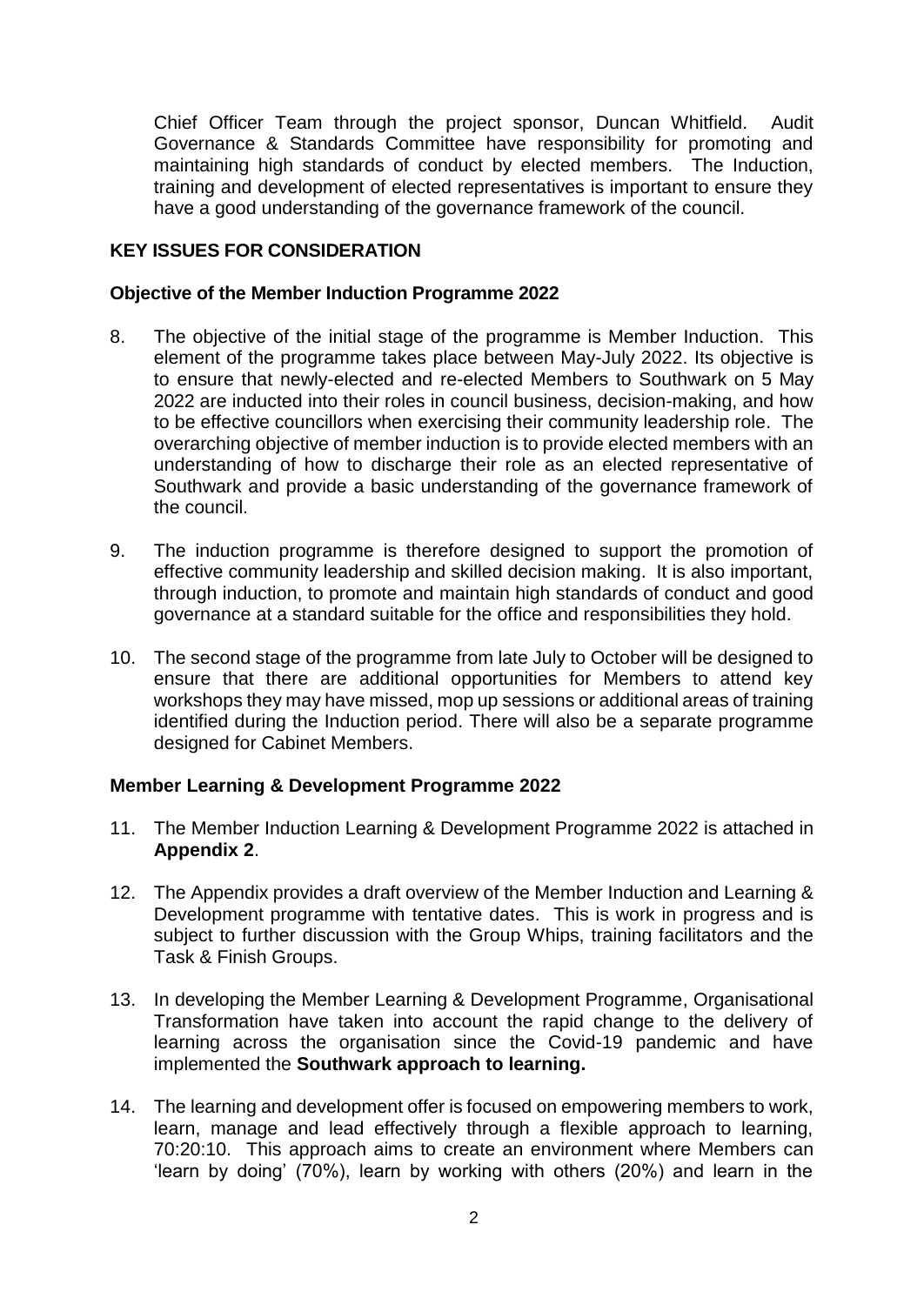classroom (10%). It also embraces digital opportunities to extend the reach and speed of access to learning.

- 15. The programme includes Induction for Members where key learning has been identified to support them in carrying out their roles. The Member Handbook and Learning & Development programme will make recommendations for essential and refresher courses for Members. It will note, in line with the approach taken by other Local Authorities, that Members are required to undertake specified training in order for them to be able to sit on / Chair various Committees in accordance with the Constitution, such as Planning and Licensing Committee.
- 16. The allocation of financial resources in planning the Learning & Development programme has been carefully planned to ensure the Council achieves value for money in what is a competitive market with limited organisations who have the capacity to support the programme. Every effort should be made by Members to attend courses that have been organised to maximise attendance and resources.

# **Core Principles of the Programme**

- 17. The following core principles will drive the Member Induction and L&D Programme:
	- a. **Digital by default**. Where possible, training and induction will be delivered through online courses, which can be completed at a time convenient to members, using My Learning Source. Members will have access to a range of courses and information via their individual account. Members will also have a range of e-learning modules, which can be accessed via the Local Government Association platform to help develop their knowledge to support their role.
	- b. **Self-managing by councillors.** Induction will be based on a clear framework; members will be encouraged to take a proactive approach to their induction that works for them, is designed by them, and is based on their lifestyle, day to day pressures and own learning styles. Attendance and take up of programmes will be monitored.
	- c. **Prioritised and phased.** There will be clarity on what members absolutely *must* do, but recognising what is *nice to have* and so prioritising effort accordingly. This is about recognising that bombarding members with information and training in the days and weeks after the election may have the opposite effect to effective induction. Instead, the induction process should seek to phase activity prioritising the 'must dos' and important training early on, leaving 'nice to haves' to later phases and making the transition to 'business as usual'.
	- d. **High quality.** The quality of content of the induction must be high in addition to the IT kit to support the training. Significant improvements have been made in IT following the move to the shared service. Further details of the IT offer is contained in paragraphs 28-30.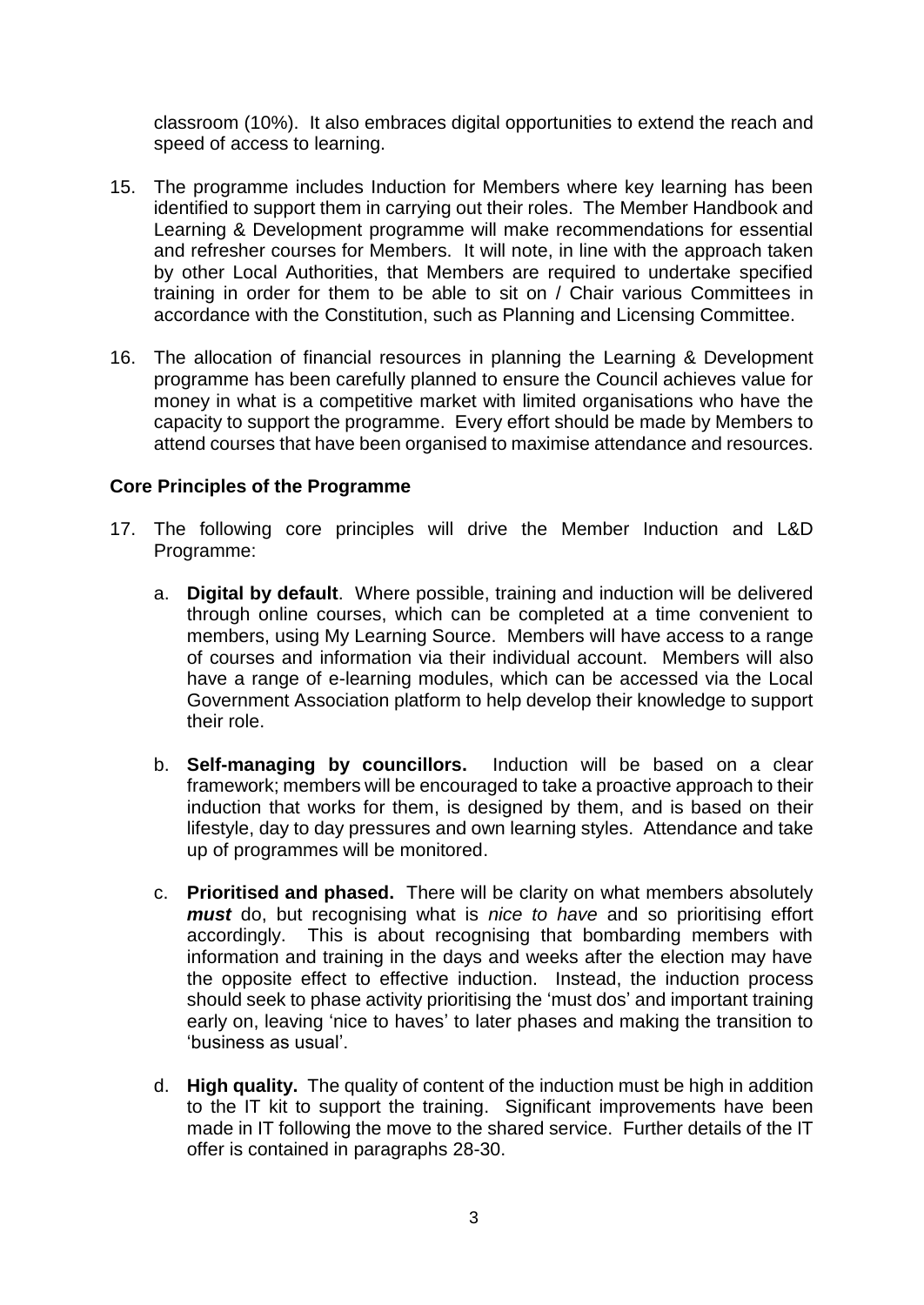e. **Feedback and evaluation.** Members will be asked for constant feedback throughout the induction and more formally build in an evaluation on point in delivery to help learn lessons for the development of future programmes.

# **Learning and Feedback from the 2018 Induction Programme**

- 18. The feedback from the 2018 programme was generally very positive and well received by members. Members felt they had been given an overview of council business, and an understanding of their role as an elected Councillor of Southwark had been gained. Examples of comments received were: 'Very helpful and relevant', 'Excellent', 'Needed to be longer or provide a follow up' and 'Helpful in understanding the member role'.
- 19. Other feedback received indicated that the programme was very intense, with essential or role-specific inductions running 3 to 4 evenings a week from May to July making it difficult to maintain a work-life balance.
- 20. In response to that feedback the 2022 programme has been amended to:
	- Phase the programme over a longer period;
	- Provide greater clarity over prioritisation of training particularly for newly elected members;
	- The movement of more training to on-line which means that members can access the training at a time that works for them.

# **New Learning & Development Areas**

21. Since May 2018 the council has changed; there is a new Borough Plan containing new commitments, there has also been the declaring of a Climate Emergency, a global pandemic and the impact of Covid-19 on communities in Southwark, and Southwark Stands Together with our commitment to stand against racism and injustice. In response to this, the Induction Programme has been developed to include the following areas:

# a. **Wellbeing and Health & Safety**

Over the last four years there has been an increase in incidences of physical, verbal and written abuse by the public towards Members. The Group Whips have also raised concerns about the safety of Members at Ward Surgeries and when engaging with constituents in the community. To support Members, additional courses have been identified to build their confidence and make them more aware of how to keep themselves safe. The following courses are available: Personal Safety for Members (e-learning), Members & Social Media, and dealing with complex and difficult casework. Members also have access to personal safety information provided by the Local Government Association and the Police.

# b. **The Health of the Borough**

The aim is to provide Members with an understanding of the health, social & economic impact of Covid-19 on the borough's population and interventions to address this. Members will have an understanding of health and wellbeing in the borough, along with the inequalities that exist between communities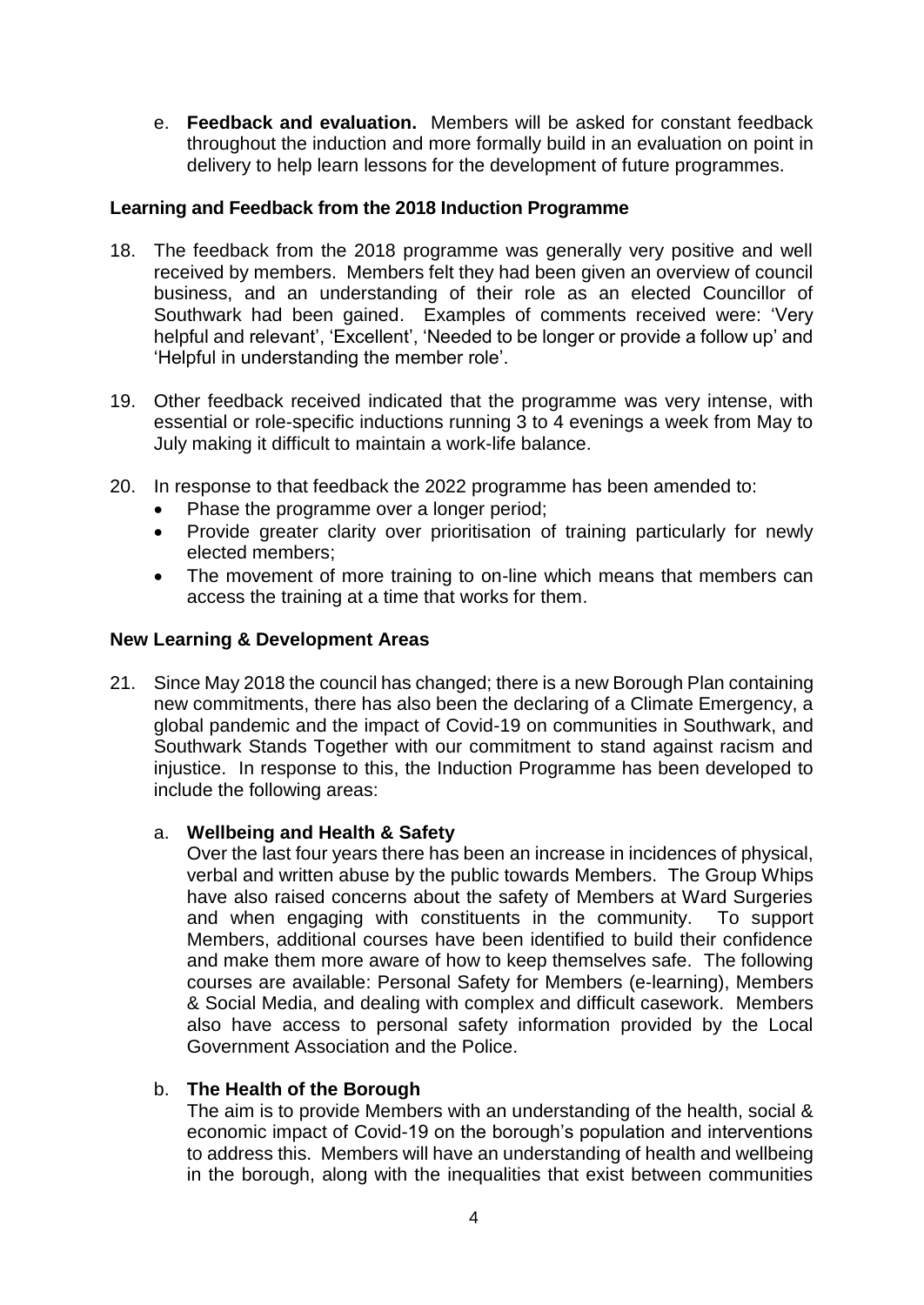and population groups. They will gain an understanding of the immediate and longer-term health, social and economic impacts of the COVID-19 pandemic on our residents.

# c. **Climate Change**

The Council declared a Climate Emergency in 2019 and produced a Climate Change Strategy in 2021. Climate Change is a key priority for the Council. Southwark is actively working to reduce its carbon footprint. Workshops will provide an introduction to the topic and enable Members to understand their role in tackling climate change and the carbon neutral target. They will also develop an understanding of how every decision will have an impact on these targets.

# d. **Equalities**

The Borough Plan and Southwark Stands Together strengthened the Council's commitment to tackling racism and inequality. Enhanced equalities training will be provided to ensure Members fully understand Equalities Legislation, and how this relates to their role as elected representatives. The Equality Framework is about tackling inequalities, promoting equality and valuing diversity: to be a borough where all feel included, respected, treated fairly, appropriately and able to access services which understand and meet diverse needs.

# **Member Development Portal**

- 22. The Councillor Resource area on My Learning Source will be redesigned to ensure that the learning and development offer is clearly signposted so that all Members can see at a glance what they are required to do.
- 23. A Member Induction Implementation Task & Finish Group has been set up to look at delivery of the workshops and resources that are need to be uploaded onto the Portal.
- 24. Currently the areas on the Members resource portal include:
	- Learning & Development Matrix
	- Digital Skills
	- Member Induction e-Handbook
	- Local Government Association
	- Information Commissioners Office
	- Chartered Institute of Public Finance Accountancy
	- Local Government Information Unit
	- London Councils
	- Mobile Device Resources

# **Local Government Association Portal**

25. London Councils and the Local Government Association offer a comprehensive learning platform for Members. To access Members will be required to set up an account. Once they have registered with a username and password it will take 24 hours before their account becomes active. The Local Government Association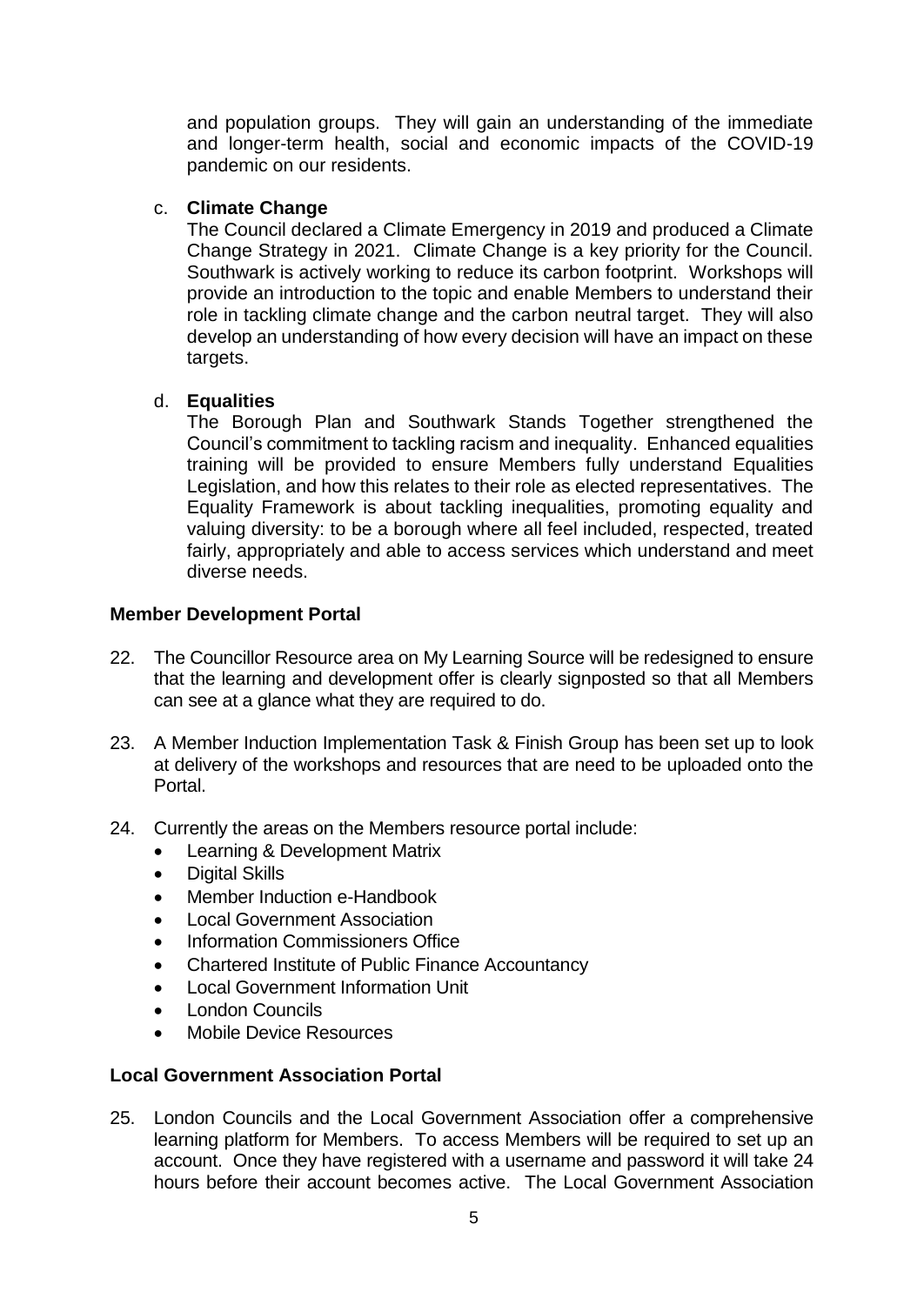has a range of resources, which are accessible to Members. These include an e learning platform, a New Councilor Hub, and Councilor Workbooks where Members can easily access information 24 hours a day.

26. Once their account become activated, Members will have access to the following modules listed below:

|           | <b>Biodiversity for councils</b>               | $\bullet$ | <b>Local Government Finance</b>              |
|-----------|------------------------------------------------|-----------|----------------------------------------------|
| ٠         | <b>Commissioning Council services</b>          | $\bullet$ | Planning                                     |
|           | Community engagement and<br>leadership         |           | • Police and crime panels                    |
| $\bullet$ | <b>Councillor Induction</b>                    | $\bullet$ | Scrutiny for councillors                     |
|           | Equality, Diversity & Inclusion                | $\bullet$ | Stress management and personal<br>resilience |
| $\bullet$ | <b>Facilitation and conflict</b><br>resolution | $\bullet$ | Supporting mentally healthier<br>communities |

27. The Local Government Association also have a platform called LG Plus where they collate and publish data for more than 9,000 types of metrics describing local authorities, wards and many other geographies. Members are able to access the data directly via the data tool or in themed reports written by the LGA. Information is presented in maps, charts or tables and comparisons can be made between wards and other local authorities. Membership to access this data is being explored.

# **Member IT and Digital Support**

- 28. Since May 2018 the delivery of our IT function has moved to a shared service arrangement with Brent and Lewisham. Further with increased remote working and considerable demands on the shared service from all authorities, it is important to clarify for all Members the service and support they can expect to receive in relation to IT and digital training.
- 29. An order has been placed for laptops for new members and it is planned to deploy these as far as possible within 24 hours of election results being announced. New members will be invited to collect their IT equipment from Tooley St and a named lead engineer will coordinate this activity. Basic initial guidance on using the equipment will be provided by the on-site engineers as part of the handover, more in-depth training will be provided by our Digital Learning Partners as part of the induction programme the following week. The named lead engineer will ensure that any technical issues reported by new members during the first week are swiftly resolved and on-site engineers will be present during the IT Training sessions of the induction programme to address any technical issues that arise.
- 30. The support processes for Members are currently being reviewed with the intent to offer an improved support service. These processes will be documented within a Members IT Policy which will also describe the IT hardware and software to be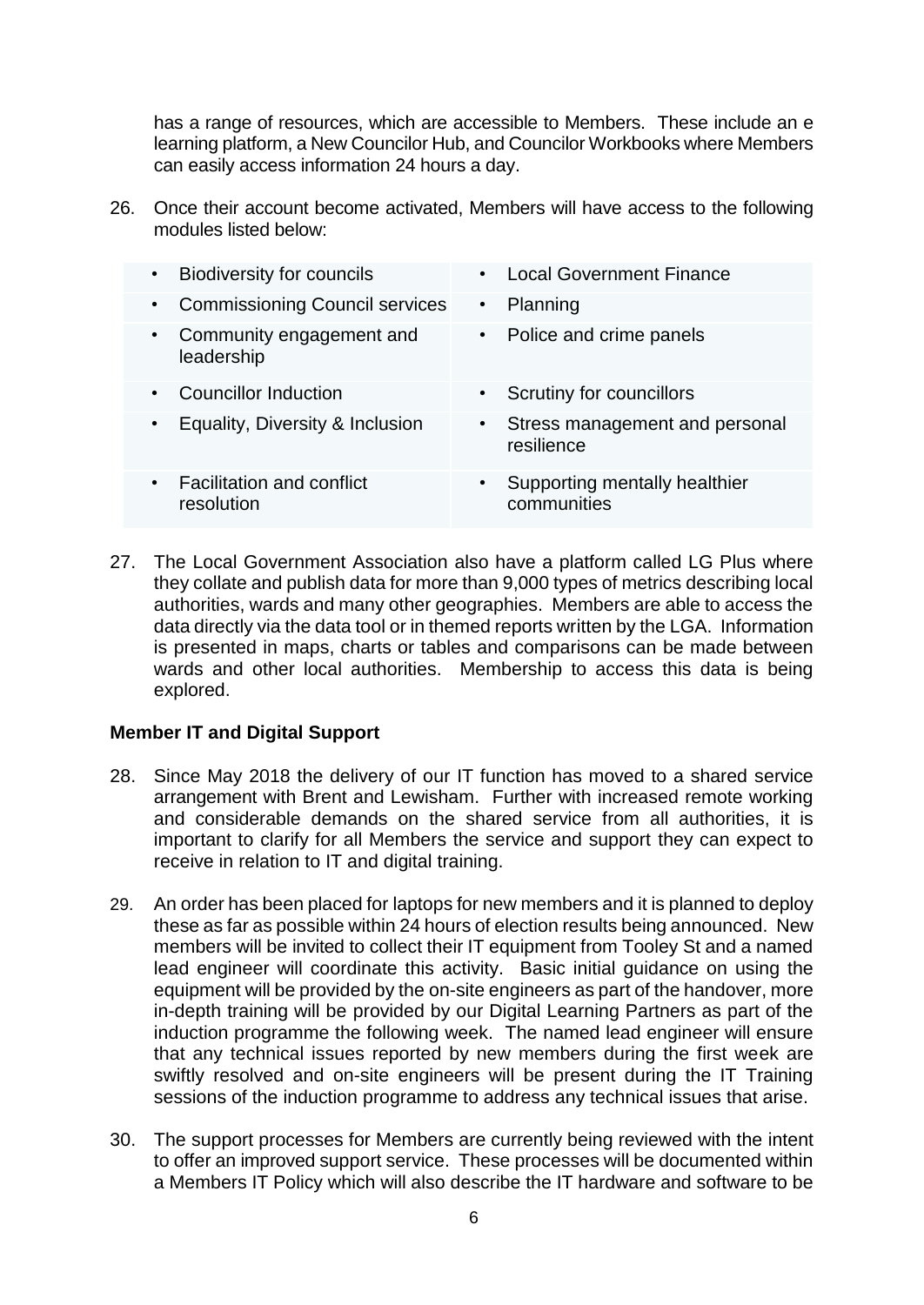provided to members and contain links to all relevant IT usage policies.

# **Member Handbook**

- 31. The Member Handbook is an e-handbook which was produced as part of the Member Induction Programme in 2018. It is accessible to all members via the members' section of My Learning Source.
- 32. The handbook aims to support members in carrying out their duties as a councillor and providing general guidance. The e-handbook is being updated for 2022 to take account of changes that have occurred within the council in the past four years. These include updates on members' IT kit, how members can make an enquiry, policy framework (Borough Plan, Climate change) and departmental staffing structurers.

# **Member Enquiries**

33. Members will be provided with training on the icasework Members Portal, when they attend the Member Enquiry sessions provided as part of the induction programme. The newly introduced icasework Members Portal provides Councillors with the chance to log their own casework directly, this provides them with a reference immediately and allows them to track the progress of that casework. Members will also be provided with a copy of the Members Procedure document which will provide guidance on the process.

# **Meet the Officers Session**

- 34. An important part of the induction is to provide members with a broader understanding on how the council works, who is responsible for what at a senior level, the different configuration of departments and services and how these work together across the council.
- 35. The induction programme will therefore include a 'Meet the Officers' session. This will be an open session for Members to meet officers in a relatively informal setting. The purpose being to learn about what the council does and how it is organised, the specific role of senior officers and their teams and provide opportunities to ask questions about how the council works. An 'overview' document outlining the different departments and services within the Council will be provided alongside the event.
- 36. The session will be held in person in the late afternoon / early evening, most likely to take place in June (dates to be confirmed). Although there is hope that the impact of Covid on our borough will be reduced by the summer, officers will look at options to hold the event online as an alternative.

# **Cabinet Member Induction**

37. The election of a new Council will lead to a new Cabinet. It will be for the Leader of the Council, in discussion with officers, to work through how best to support any new Cabinet including what induction activity may be required.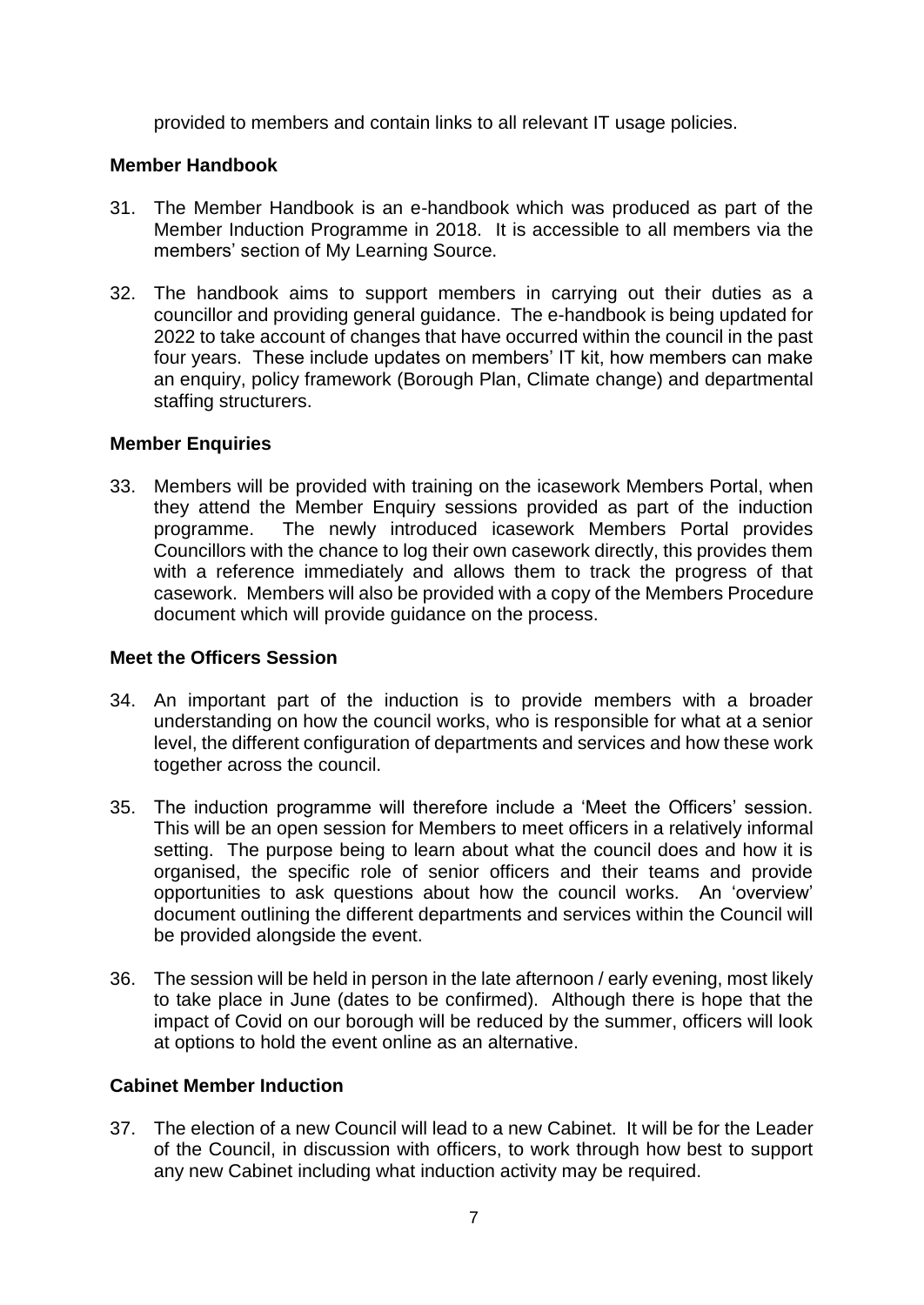# **Community, equalities (including socio-economic) and health impacts**

# **Community impact statement**

38. The Borough Plan details the key priorities for the Council. This report explains how the Member Induction and Learning & Development Programme 2022 will support the promotion of effective community leadership and skilled decision making. It is also important, through induction, to promote ethical decisions, maintain high standards of conduct and good governance at a standard suitable for the office they hold.

# **Equalities (including socio-economic) impact statement**

39. Southwark is a diverse borough and tackling inequalities is a key priority for the Council. The Induction and Learning & Development Programme has been developed to ensure that Members have a good understanding of equalities legislation, the Council's Equalities Framework and SST.

## **Health impact statement**

40. There are no health impacts arising from this report, however the programme does include better training and support for Members around wellbeing and Health & Safety. Public Health have developed a module entitled the health of the borough which will support Members in understanding the health data and health inequalities across Southwark.

# **Climate change implications**

41. The use of more online training should reduce the requirement for Members to attend face-to-face training and thereby support the Council in reducing our carbon footprint and become carbon neutral by 2030.

# **Resource implications**

42. The cost for the Member Induction and Learning & Development Programme 2022 will be met from the Member Training budget. An additional six months' resources has been engaged to support the development of the programme

### **Legal implications**

43. Please see the comments of the Director of Law and Governance.

# **Financial implications**

44. The cost of the programme will be met from the existing Member Learning and Development budget.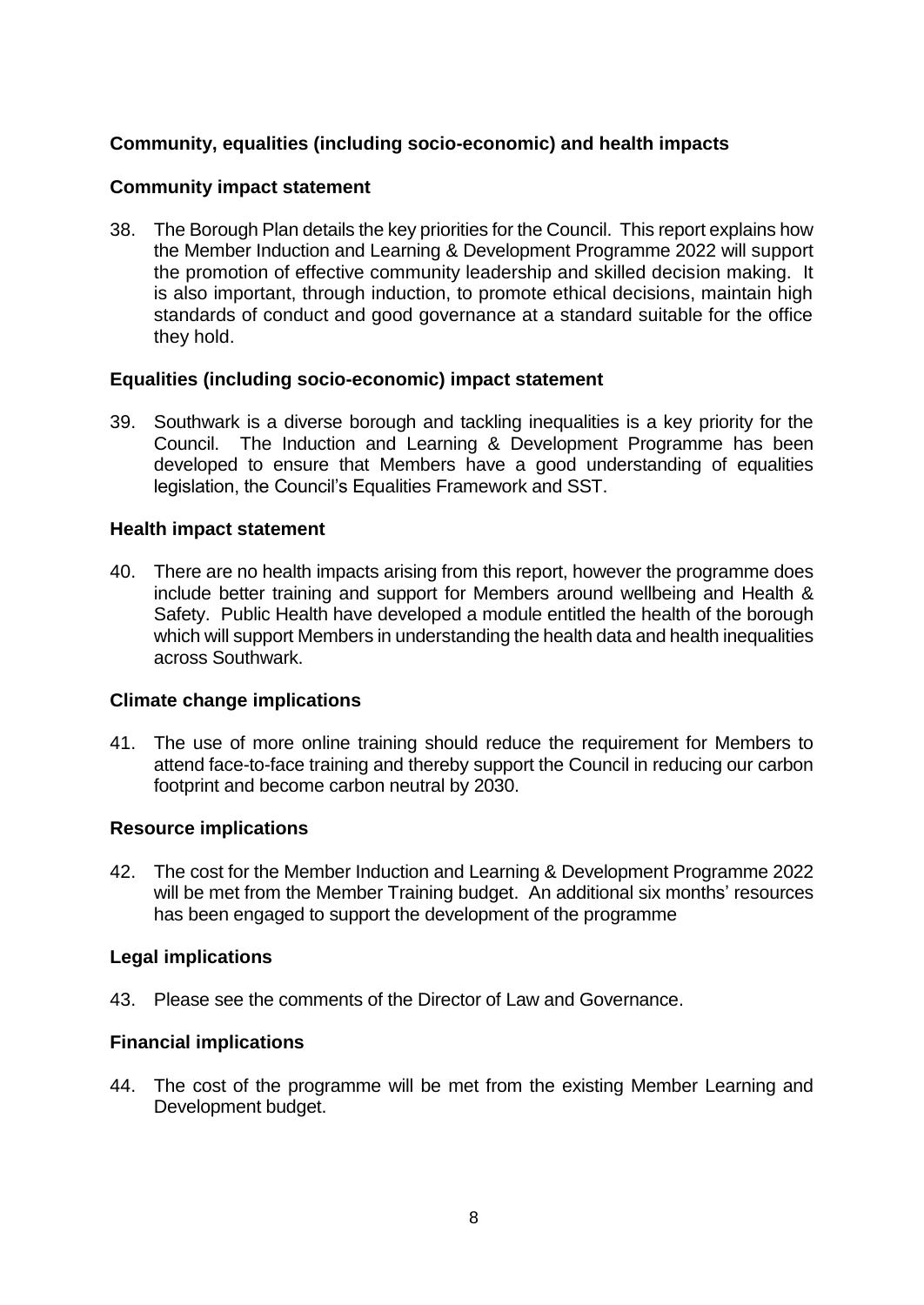# **Consultation**

45. The Task and Finish Group and the Group Whips have been consulted on the Induction and Learning & Development Programme. Corporate Governance Panel were consulted on the programme and their comments have been incorporated. The Council have also worked closely with the Local Government Association, London Councils and external training organisations and individuals when developing the programme.

# **SUPPLEMENTARY ADVICE FROM OTHER OFFICERS**

# **Director of Law & Governance**

- 46. The Council has a duty under Section 27 of the Localism Act 2011 to promote and maintain high standards of conduct by its members. Some Members, including Members of Planning Applications Committee and Licensing Sub-Committee, are required to attend designated training to ensure they are up to date with current legislation and practice. Decisions made by Members who have not attended such training could be open to challenge.
- 47. Member training and development is essential to ensure that Members are given the knowledge and skills to perform their roles effectively.

# **Strategic Director of Finance & Governance**

48. The financial implications relating to the proposals contained in this report will be met from existing resources.

# **Reasons for lateness**

49. Information for this report was being consulted on by a variety of partners, and feedback was unavailable till after the report deadline.

# **Reasons for urgency**

50. This meeting is the last meeting of the audit, governance and standards committee before the elections on 5 May 2022, when the induction programme will begin.

# **BACKGROUND DOCUMENTS**

| <b>Background Papers</b> | <b>Held At</b> | <b>⊥Contact</b> |
|--------------------------|----------------|-----------------|
| None                     |                |                 |

# **APPENDICES**

| No.        | <b>Title</b>                                 |
|------------|----------------------------------------------|
| Appendix 1 | Core Group Officer List                      |
| Appendix 2 | Member Learning & Development Programme 2022 |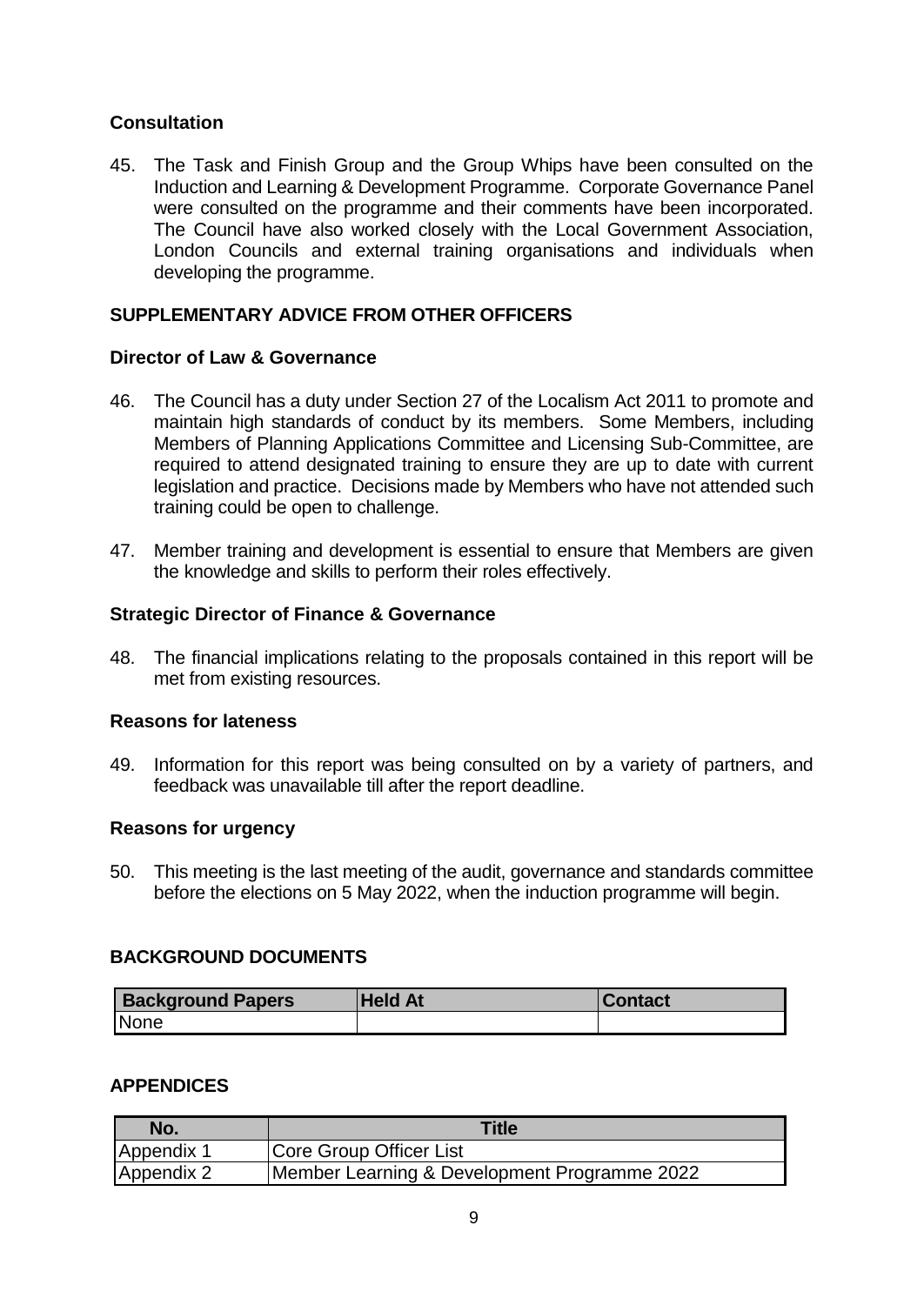# **AUDIT TRAIL**

| <b>Lead Officer</b>                                              | Doreen Forrester-Brown, Director of Law and Governance |                                                        |     |  |  |  |
|------------------------------------------------------------------|--------------------------------------------------------|--------------------------------------------------------|-----|--|--|--|
| <b>Report Author</b>                                             |                                                        | Doreen Forrester-Brown, Director of Law and Governance |     |  |  |  |
| <b>Version</b>                                                   | Final                                                  |                                                        |     |  |  |  |
| <b>Dated</b>                                                     | 31 January 2022                                        |                                                        |     |  |  |  |
| <b>Key Decision?</b>                                             | <b>No</b>                                              |                                                        |     |  |  |  |
| <b>CONSULTATION WITH OTHER OFFICERS / DIRECTORATES /</b>         |                                                        |                                                        |     |  |  |  |
|                                                                  |                                                        | <b>CABINET MEMBER</b>                                  |     |  |  |  |
| <b>Officer Title</b><br><b>Comments Sought Comments Included</b> |                                                        |                                                        |     |  |  |  |
| Director of Law & Governance                                     |                                                        | Yes                                                    | Yes |  |  |  |
| Strategic Director of Finance &                                  |                                                        | Yes                                                    | Yes |  |  |  |
| Governance                                                       |                                                        |                                                        |     |  |  |  |
| <b>Cabinet Member</b><br><b>No</b><br><b>No</b>                  |                                                        |                                                        |     |  |  |  |
| Date final report sent to Constitutional Team<br>31 January 2022 |                                                        |                                                        |     |  |  |  |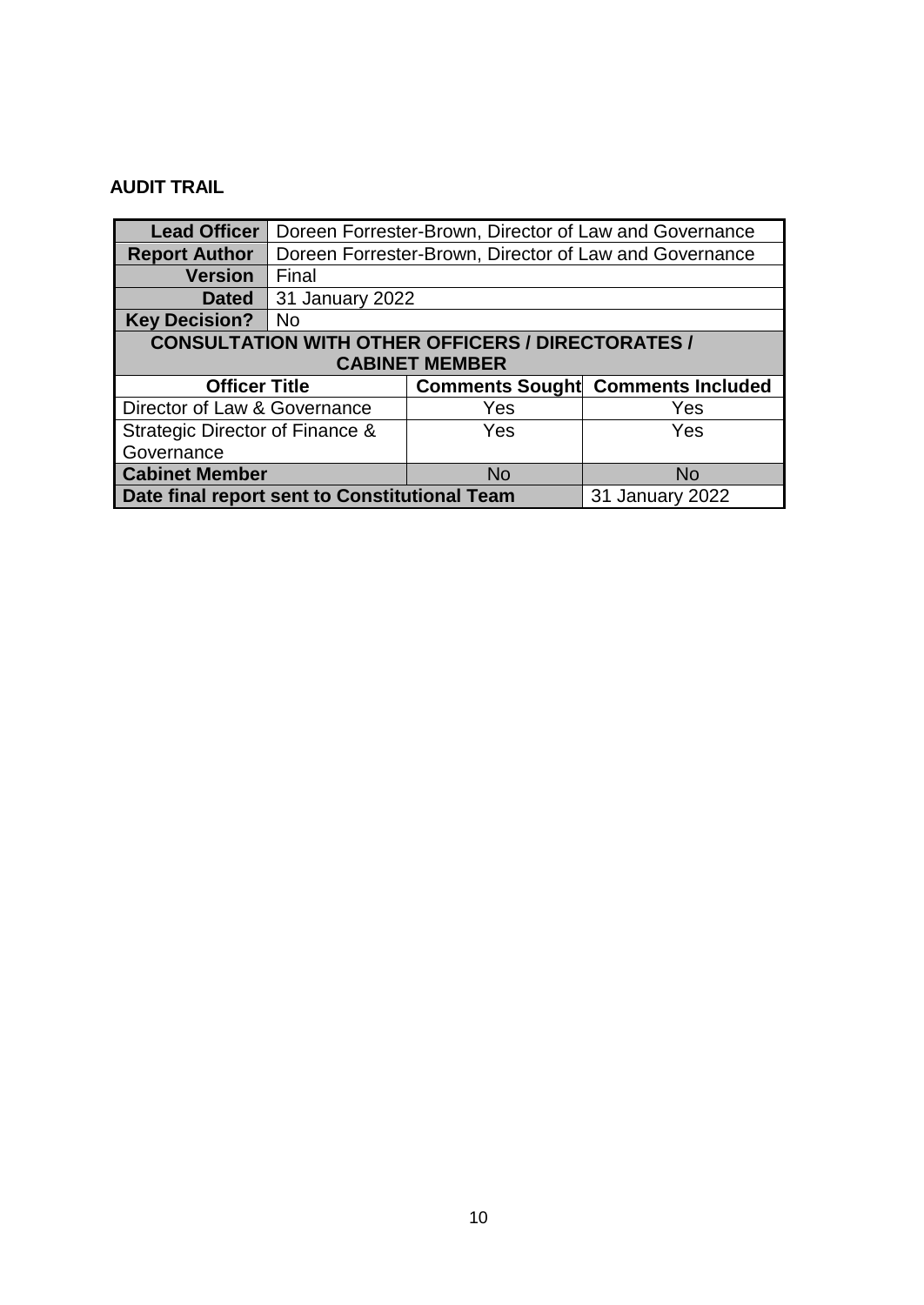# Appendix 1: Core Group Officer List

| <b>Name</b>                                                                                                                                                 | <b>Job role</b>                                                                                                                                                                                       |
|-------------------------------------------------------------------------------------------------------------------------------------------------------------|-------------------------------------------------------------------------------------------------------------------------------------------------------------------------------------------------------|
| <b>Duncan Whitfield</b>                                                                                                                                     | <b>Strategic Director of Finance &amp; Governance</b>                                                                                                                                                 |
| <b>Doreen Forrester-Brown</b><br><b>Stephen Gaskell</b>                                                                                                     | <b>Chair of Senior Board</b><br><b>Vice Chair</b>                                                                                                                                                     |
| Chidi Agada & Norman Coombe<br><b>Representative from Legal Constitutional Team</b>                                                                         | <b>Deputy Programme Leads</b>                                                                                                                                                                         |
| <b>Everton Roberts</b>                                                                                                                                      | Scrutiny                                                                                                                                                                                              |
| <b>Richard Selley</b><br><b>Dionne Lowndes</b>                                                                                                              | <b>Director of Customer Services</b><br><b>Chief Technology Officer</b>                                                                                                                               |
| <b>Tashoy Ashley</b><br><b>Deborah Gordon</b>                                                                                                               | <b>Strategic Learning and Development Partner</b><br>Learning & Development Partner - Member Induction                                                                                                |
| <b>Beth Penwarden</b>                                                                                                                                       | <b>Strategy and Change Manager</b>                                                                                                                                                                    |
| <b>Louise Neilan</b>                                                                                                                                        | <b>Head of External Affairs</b>                                                                                                                                                                       |
| <b>Stephen Douglass</b>                                                                                                                                     | <b>Director of Communities</b>                                                                                                                                                                        |
| <b>Geraldine Chadwick</b>                                                                                                                                   | <b>Interim Senior Finance Manager</b>                                                                                                                                                                 |
| <b>Matt Clubb</b><br><b>Sangeeta Leahy</b><br><b>Cheryl Russell</b><br><b>Alasdair Smith</b><br><b>Dominic Cain</b><br><b>Stephen Platts / Colin Wilson</b> | <b>Director of Environment</b><br><b>Director of Public Health</b><br><b>Director of Resident Services</b><br><b>Child Protection Lead</b><br><b>Exchequer Services</b><br><b>Planning and Growth</b> |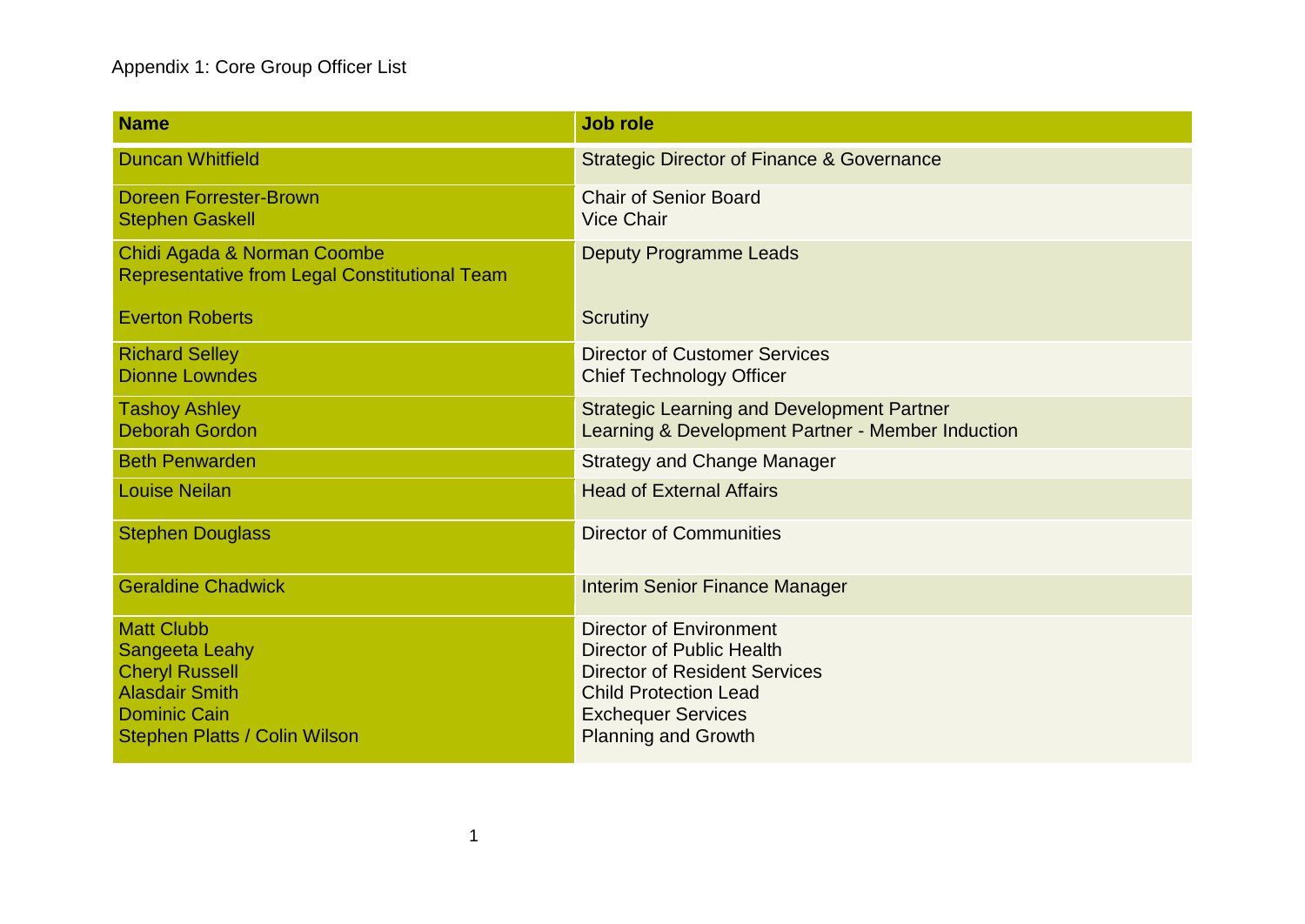# SOUTHWARK MEMBER INDUCTION AND LEARNING & DEVELOPMENT PROGRAMME 2022







70-20-10 APPROACH TO LEARNING



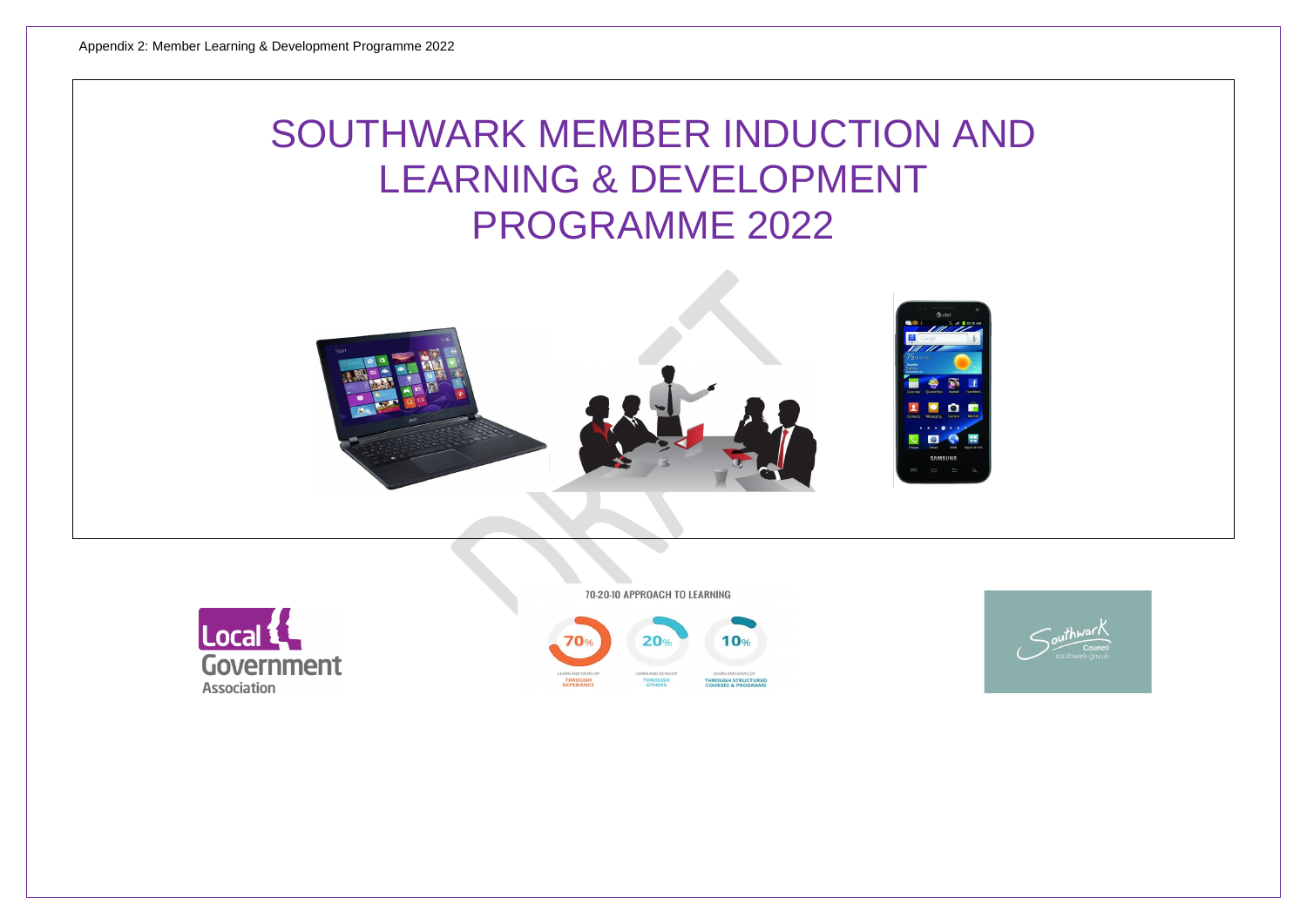# **Southwark Council Members Induction and Learning & Development Programme 2022**

Southwark Council's Members Induction and Learning & Development Programme 2022 has been designed to support all newly- elected councillors – whether

- this is the first time that you have been elected to Southwark Council,
- you are returning after a period away from the Council, or
- you have been re-elected from the 2018 2022 term.

The induction programme has been designed to help ensure that Councillors are prepared for their roles in the new Council to:

- effectively represent their communities
- maintain the highest standards of conduct and ethics
- contribute to the good governance of Southwark and actively encourage community participation and citizen involvement in decision-making
- deal with individual casework and act as an advocate for constituents in resolving particular concerns or grievances

The learning and development offer is focused on empowering members to work, learn, manage and lead effectively through a flexible approach to learning, 70:20:10. This approach aims to create an environment where Members can 'learn by doing' (70%), learn by working with others (20%) and learn in the classroom (10%). It also embraces digital opportunities to extend the reach and speed of access to learning.

You will be responsible for managing your learning. We have developed a 3-month Induction programme, which is accessible for both new and returning Councillors. To maximise impact and to make the best use of our financial resources, we ask that you attend courses that have been allocated to you, or that you have registered for. We will review attendance on organised workshops to identify what will be planned for the autumn. If for any reason you need to cancel, we ask that you notify us 48 hours in advance by [learning@southwark.gov.uk](mailto:learning@southwark.gov.uk)

Newly elected Councillors should take the time to consider which sessions are essential for you to attend, and also any other sessions which you might also like to attend. In some popular or essential cases (for instance, training on the Council's safeguarding duties) the Council has timetabled multiple training sessions – however members need only attend one of these. All training will either take place virtually on Team or Zoom, or face to face in 160 Tooley Street unless otherwise advertised.

If you are Chairing or sitting on Scrutiny Panels, you will need to undertake the required training before can do this.

#In order to help Members navigate around the various resources we have developed a key to identify which key learning you will need to do. Please refer to the following key to help you.

| <b>KEY - WHAT TO ATTEND</b> |                             |
|-----------------------------|-----------------------------|
| Е                           | <b>Essential Training</b>   |
| R                           | <b>Recommended Training</b> |
|                             | <b>Optional Training</b>    |
| Q)                          | <b>E-Learning Course</b>    |
| WB                          | <b>LGA Workbook</b>         |

**Please note that this programme is still in development and may be subject to change. SOUTHWARK MEMBER INDUCTION AND LEARNING & DEVELOPMENT SCHEDULE**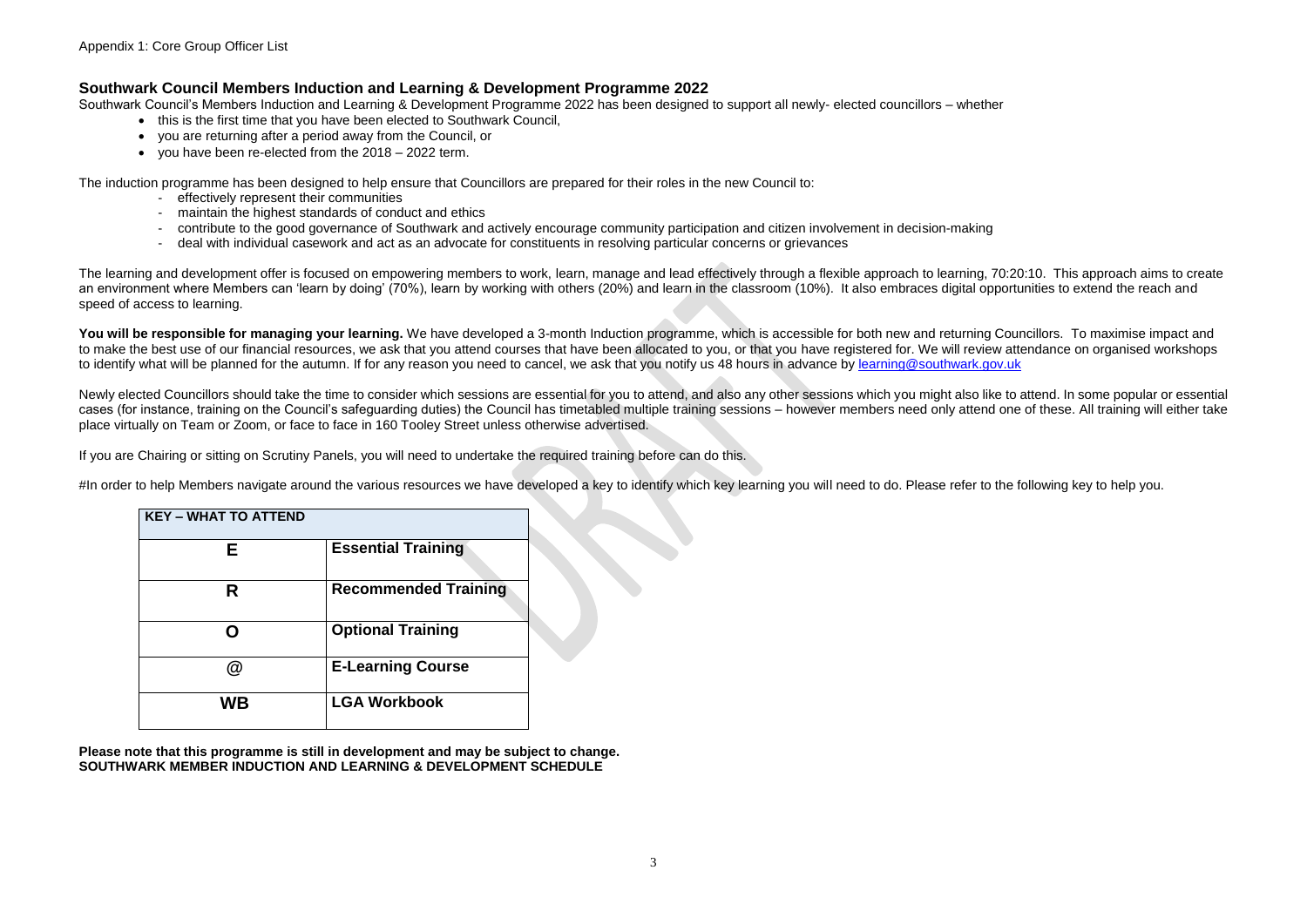|            | <b>DATE</b>                                               |                 | <b>TIME</b>                              | <b>EVENT TITLE</b>                                                  | <b>DETAILS OF EVENT</b>                                                                                                                                                                                                                          | <b>All Members</b> | <b>WHO SHOULD ATTEND</b><br><b>Committee</b><br>Members | m<br>available<br>Learning | LGA<br>Workbook | <b>TRAINER</b>                                               | <b>NOTES</b>                                                 |
|------------|-----------------------------------------------------------|-----------------|------------------------------------------|---------------------------------------------------------------------|--------------------------------------------------------------------------------------------------------------------------------------------------------------------------------------------------------------------------------------------------|--------------------|---------------------------------------------------------|----------------------------|-----------------|--------------------------------------------------------------|--------------------------------------------------------------|
|            | <b>Thurs</b>                                              | $5\phantom{.0}$ | All day                                  |                                                                     | <b>COUNCIL ELECTIONS</b>                                                                                                                                                                                                                         |                    |                                                         |                            |                 |                                                              |                                                              |
|            | Fri                                                       | $6\phantom{1}6$ | $9.00 - 17.00$                           | <b>Collection of I.T</b><br><b>Equipment</b>                        | Members to be issued with laptops, mobile phones<br>etc.                                                                                                                                                                                         | Е                  |                                                         |                            |                 | Roger Todd                                                   | Once I.T Kit has b<br>collected I.T imm<br>support can be pr |
| <b>MAY</b> |                                                           |                 | $10.00 -$<br>13.00<br>$14.00 -$<br>16.00 | <b>Member Induction I.T</b><br><b>Training</b>                      | All members will have an in-depth overview of the<br>technology, work devices and business applications<br>they will have access to, and get an understanding<br>of the key features required to use them.                                       | $\mathsf{R}$       |                                                         |                            |                 | Jamie Buist                                                  |                                                              |
|            | <b>Sat</b>                                                | $\overline{7}$  | $9.00 - 17.00$                           | <b>Collection of I.T</b><br><b>Equipment</b>                        | Members to be issued with laptops, mobile phones<br>etc.                                                                                                                                                                                         | Е                  |                                                         |                            |                 | Roger Todd                                                   | Once I.T Kit has I<br>collected I.T imm<br>support can be pr |
|            | <b>Mon</b><br>12.00<br><b>Tues</b><br>20.00<br><b>Wed</b> | 9<br>10<br>11   | $10.00 -$<br>$18.00 -$<br>$10.00 -$      | <b>Welcome session &amp;</b><br>signing of declaration<br>of office | All councillors must sign the declaration of office<br>with the Council's monitoring officer. They also need<br>to have their photographs taken, which will be used<br>for ID cards and the councillors section on the<br>council's website etc. | Е                  |                                                         |                            |                 | Chidilim Agada /<br><b>Doreen Forrester-</b><br><b>Brown</b> |                                                              |
|            | 12.00<br>Thurs 12<br>20.00                                |                 | $18.00 -$                                | <b>Member Induction I.T</b>                                         | All members will have an in-depth overview of the                                                                                                                                                                                                |                    |                                                         |                            |                 | Jamie Buist                                                  |                                                              |
|            | <b>Mon to Fri</b>                                         |                 |                                          | <b>Training</b>                                                     | technology, work devices and business applications                                                                                                                                                                                               |                    |                                                         |                            |                 |                                                              |                                                              |

| Roger Todd                                                   | Once I.T Kit has been<br>collected I.T immediate I.T<br>support can be provided |
|--------------------------------------------------------------|---------------------------------------------------------------------------------|
| <b>Jamie Buist</b>                                           |                                                                                 |
| Roger Todd                                                   | Once I.T Kit has been<br>collected I.T immediate I.T<br>support can be provided |
|                                                              |                                                                                 |
| Chidilim Agada /<br><b>Doreen Forrester-</b><br><b>Brown</b> |                                                                                 |
| <b>Jamie Buist</b>                                           |                                                                                 |
|                                                              |                                                                                 |
| Chidilim Agada /<br>Doreen Forrester-<br><b>Brown</b>        |                                                                                 |

**MAY**

**9 - 13 May 10.00 - 13.00 14.00 - 16.00**

they will have access to, and get an understanding

of the key features required to use them. **R**

**MAY**

**Mon 16** 17.00 -

18.30

**How the Council Works / Decision** 

**Making at Southwark** 

**Council**

The session will provide an overview of the Council's responsibilities and decision-making.

**E**

Brown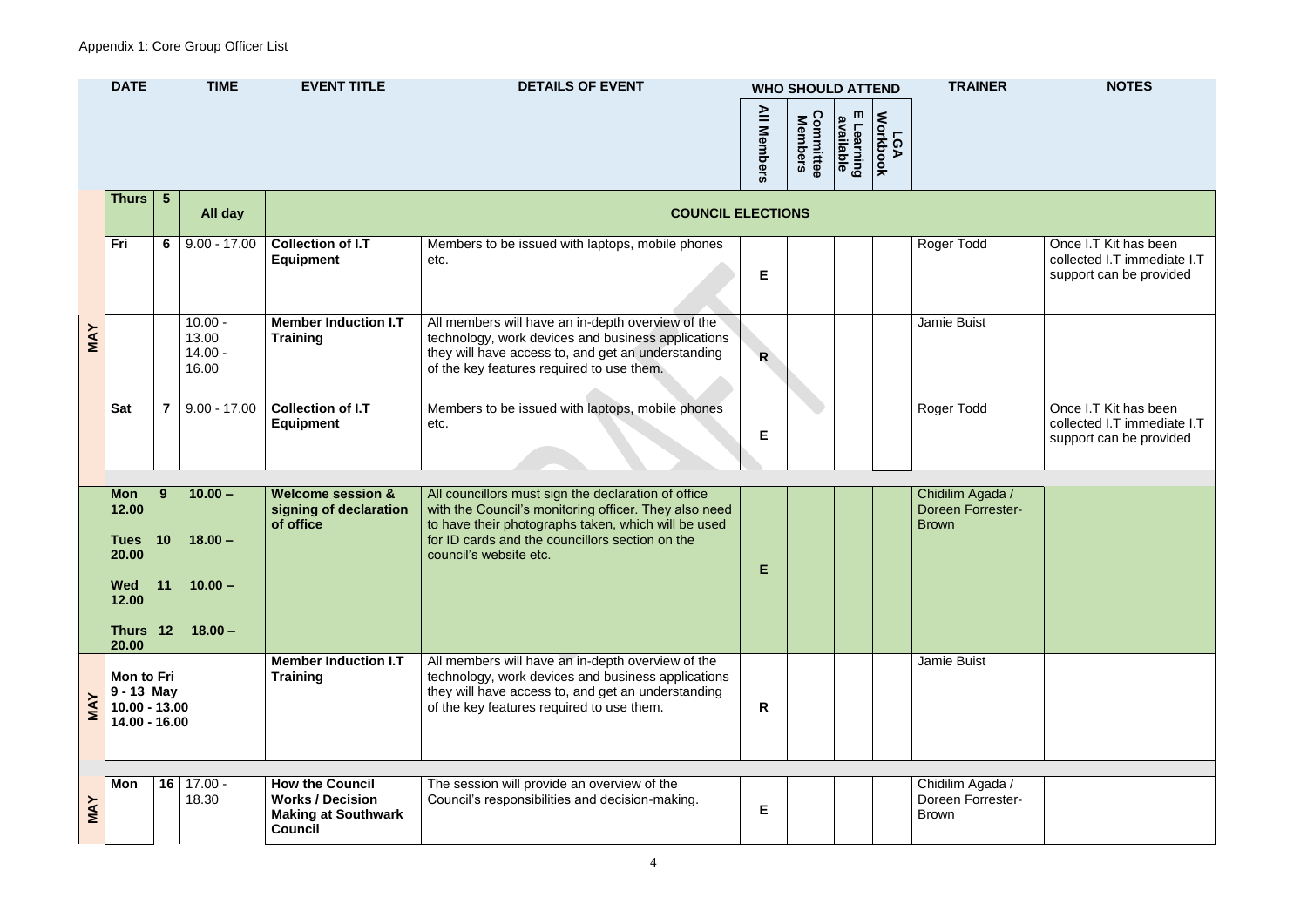| <b>Local Government</b><br>Association               |                                     |
|------------------------------------------------------|-------------------------------------|
| Stephen Gaskell &<br>Amy-Grace<br>Whillans-Welldrake |                                     |
| <b>Local Government</b><br>Association               |                                     |
| <b>Bethan Evans</b>                                  |                                     |
| lan Parry                                            | Centre for Governance &<br>Scrutiny |
| Sunita Sharma                                        | Centre for Governance &<br>Scrutiny |
| lan Parry                                            | Centre for Governance &<br>Scrutiny |
| Sunita Sharma                                        | Centre for Governance &<br>Scrutiny |

| <b>DATE</b>  | <b>TIME</b><br><b>EVENT TITLE</b><br><b>DETAILS OF EVENT</b> |                    |                                                                                              |                                                                                                                                                                                          | <b>WHO SHOULD ATTEND</b> |                                         |                            | <b>TRAINER</b>         | <b>NOTES</b>                                         |                                      |
|--------------|--------------------------------------------------------------|--------------------|----------------------------------------------------------------------------------------------|------------------------------------------------------------------------------------------------------------------------------------------------------------------------------------------|--------------------------|-----------------------------------------|----------------------------|------------------------|------------------------------------------------------|--------------------------------------|
|              |                                                              |                    |                                                                                              |                                                                                                                                                                                          | <b>All Members</b>       | <b>Committee</b><br>Members<br>ommittee | m<br>available<br>Learning | <b>Workbook</b><br>LGA |                                                      |                                      |
|              |                                                              | $19.00 -$<br>20.30 | <b>Being an Effective</b><br><b>Councillor</b>                                               | This session focuses on how to be an effective<br>councillor in your ward                                                                                                                | E                        |                                         | $^\circledR$               | <b>WB</b>              | <b>Local Government</b><br>Association               |                                      |
| <b>Tues</b>  | 17                                                           | $10.00 -$<br>11.30 | <b>Meet the Officers</b>                                                                     | This is an opportunity for members to meet key<br>officers and understand their role at the council, and<br>how officers support members.                                                | E                        | Е                                       |                            |                        | Stephen Gaskell &<br>Amy-Grace<br>Whillans-Welldrake |                                      |
|              |                                                              | $18.00 -$<br>19.30 | <b>Effective Committee</b><br><b>Membership</b>                                              | This session focuses on how to be an effective<br>councillor in your ward                                                                                                                | E                        | Е                                       |                            |                        | <b>Local Government</b><br>Association               |                                      |
| <b>Wed</b>   | 18                                                           | $18.00 -$<br>19.30 | <b>Code of Conduct and</b><br><b>Standards training for</b><br>members                       | For Members to have an understanding of the<br>standard of conduct expected.                                                                                                             | E                        |                                         | @                          |                        | <b>Bethan Evans</b>                                  |                                      |
|              |                                                              | $16.00 -$<br>17.30 | <b>Being an effective</b><br>scrutiny member and<br><b>Core Questioning</b><br><b>Skills</b> | Questioning skills are a key tool for councillors<br>working on scrutiny committees - this session<br>explores different questioning styles and impact                                   | R                        | Е                                       |                            |                        | lan Parry                                            | <b>Centre for Goverr</b><br>Scrutiny |
| <b>Thurs</b> | 19                                                           | $16.00 -$<br>17.30 | Introduction to<br><b>Scrutiny</b>                                                           | To introduce members to the role of the scrutiny<br>committees in Southwark's governance structure<br>and the outward looking role in respect of partner<br>and community organisations. | R                        | E.                                      |                            | <b>WB</b>              | Sunita Sharma                                        | <b>Centre for Goverr</b><br>Scrutiny |
|              |                                                              | $17.00 -$<br>18.30 | <b>Being an effective</b><br>scrutiny member and<br><b>Core Questioning</b><br><b>Skills</b> | Questioning skills are a key tool for councillors<br>working on scrutiny committees – this session<br>explores different questioning styles and impact                                   | R                        | Е                                       | $^\circledR$               | <b>WB</b>              | lan Parry                                            | <b>Centre for Goverr</b><br>Scrutiny |
| Fri          | 20                                                           | $18.00 -$<br>19.30 | Introduction to<br><b>Scrutiny</b>                                                           | To introduce members to the role of the scrutiny<br>committees in Southwark's governance structure<br>and the outward looking role in respect of partner<br>and community organisations. | R                        | E.                                      | @                          | <b>WB</b>              | Sunita Sharma                                        | <b>Centre for Goverr</b><br>Scrutiny |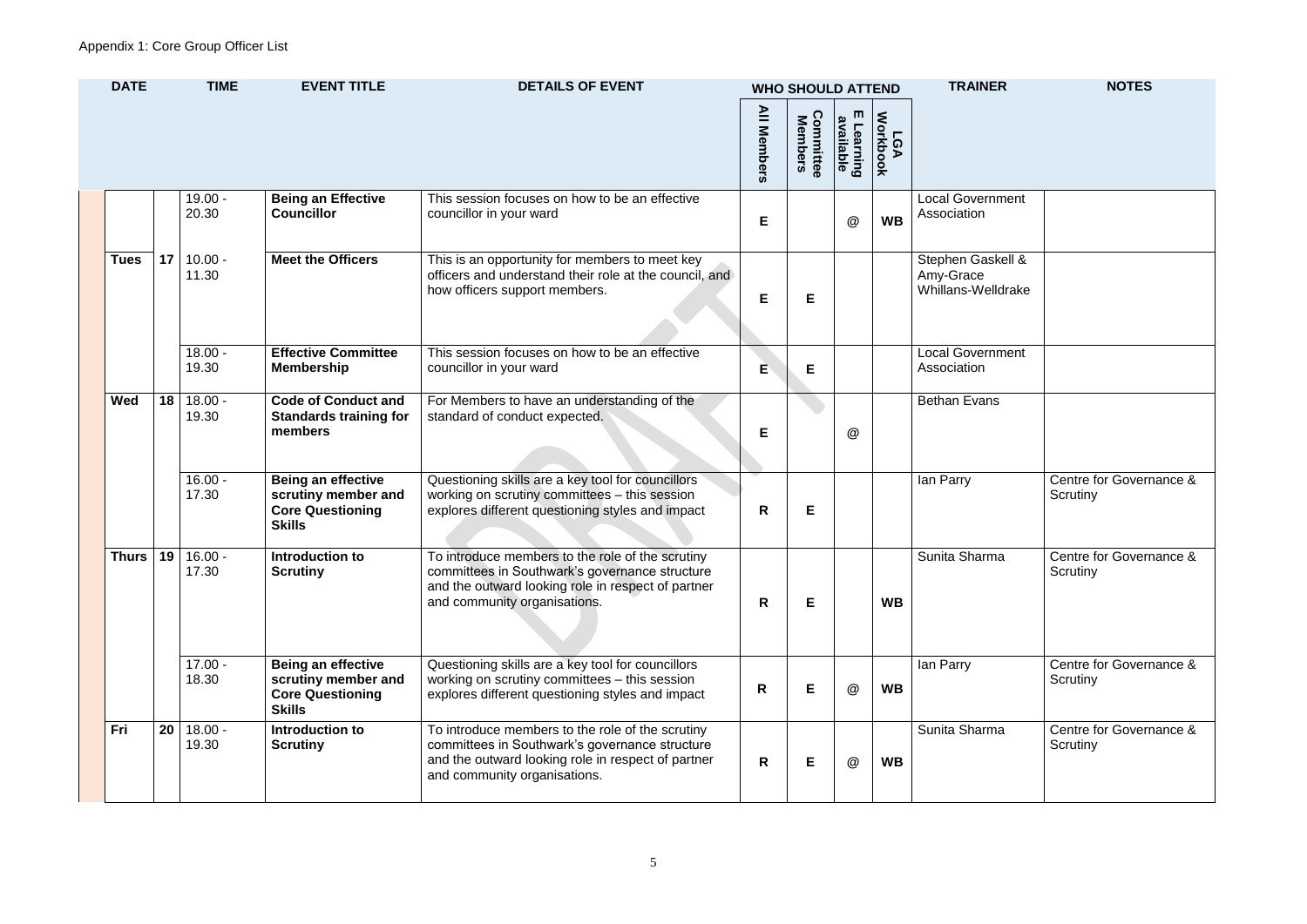| Bethan Evans                            |                                        |
|-----------------------------------------|----------------------------------------|
| David Weaver                            | Suganya Naveenan                       |
| Clare Johnson &<br><b>Michelle Peak</b> | <b>Local Government</b><br>Association |
| <b>Local Government</b><br>Association  |                                        |
| <b>Bethan Evans</b>                     |                                        |
| Bethan Evans                            |                                        |
| <b>Bethan Evans</b>                     |                                        |

|            | <b>DATE</b> |                 | <b>TIME</b>        | <b>EVENT TITLE</b>                                            | <b>DETAILS OF EVENT</b>                                                                                                                                             |                    | <b>WHO SHOULD ATTEND</b> |                            |                        | <b>TRAINER</b>                          | <b>NOTES</b>                          |
|------------|-------------|-----------------|--------------------|---------------------------------------------------------------|---------------------------------------------------------------------------------------------------------------------------------------------------------------------|--------------------|--------------------------|----------------------------|------------------------|-----------------------------------------|---------------------------------------|
|            |             |                 |                    |                                                               |                                                                                                                                                                     | <b>All Members</b> | Committee<br>Members     | m<br>available<br>Learning | <b>Workbook</b><br>LGA |                                         |                                       |
|            |             |                 | $16.00 -$<br>17.30 | <b>Personal Safety Skills</b><br>for Members                  | This session focuses on face-to-face personal safety<br>and areas councillors should consider in their public<br>facing role.                                       | E                  |                          |                            | <b>WB</b>              | <b>Bethan Evans</b>                     |                                       |
| <b>MAY</b> | Mon         | 23 <sup>1</sup> | $14.00 -$<br>16.00 | <b>Practical Equality</b><br><b>Diversity &amp; Inclusion</b> | To ensure that members understand the importance<br>of key concepts, the leadership opportunity afforded<br>to members on this agenda and avoiding common<br>errors | E.                 |                          |                            | <b>WB</b>              | David Weaver                            | Suganya Naveen                        |
|            | <b>Tues</b> | 24              | $10.00 -$<br>11.30 | <b>Casework &amp; Advocacy</b>                                | To ensure that members are adequately equipped to<br>manage constituent enquiries and work effectively<br>with officers whilst avoiding common errors               | E.                 |                          | @                          | <b>WB</b>              | Clare Johnson &<br><b>Michelle Peak</b> | <b>Local Governmer</b><br>Association |
|            |             |                 | $18.00 -$<br>19.30 | <b>Member/ Officer</b><br><b>Relationships</b>                | This session focuses on effective member/ officer<br>relationships                                                                                                  | Е                  |                          |                            |                        | <b>Local Government</b><br>Association  |                                       |
|            | Wed         | 25              | $16.30 -$<br>18.30 | <b>Members &amp; Social</b><br><b>Media</b>                   | To consider the opportunities offered to members by<br>social media to reflect on danger zones and to<br>identify best practice and practical tips                  | R                  |                          |                            |                        | <b>Bethan Evans</b>                     |                                       |
|            |             |                 | $19.00 -$<br>20.30 | <b>Personal Safety Skills</b><br>for Members                  | This session focuses on face-to-face personal safety<br>and areas councillors should consider in their public<br>facing role.                                       | E.                 |                          |                            | <b>WB</b>              | <b>Bethan Evans</b>                     |                                       |
|            | Thurs       | 26              | $18.00 -$<br>19.30 | <b>Members &amp; Social</b><br><b>Media</b>                   | To consider the opportunities offered to members by<br>social media to reflect on danger zones and to<br>identify best practice and practical tips                  | R                  |                          |                            | <b>WB</b>              | <b>Bethan Evans</b>                     |                                       |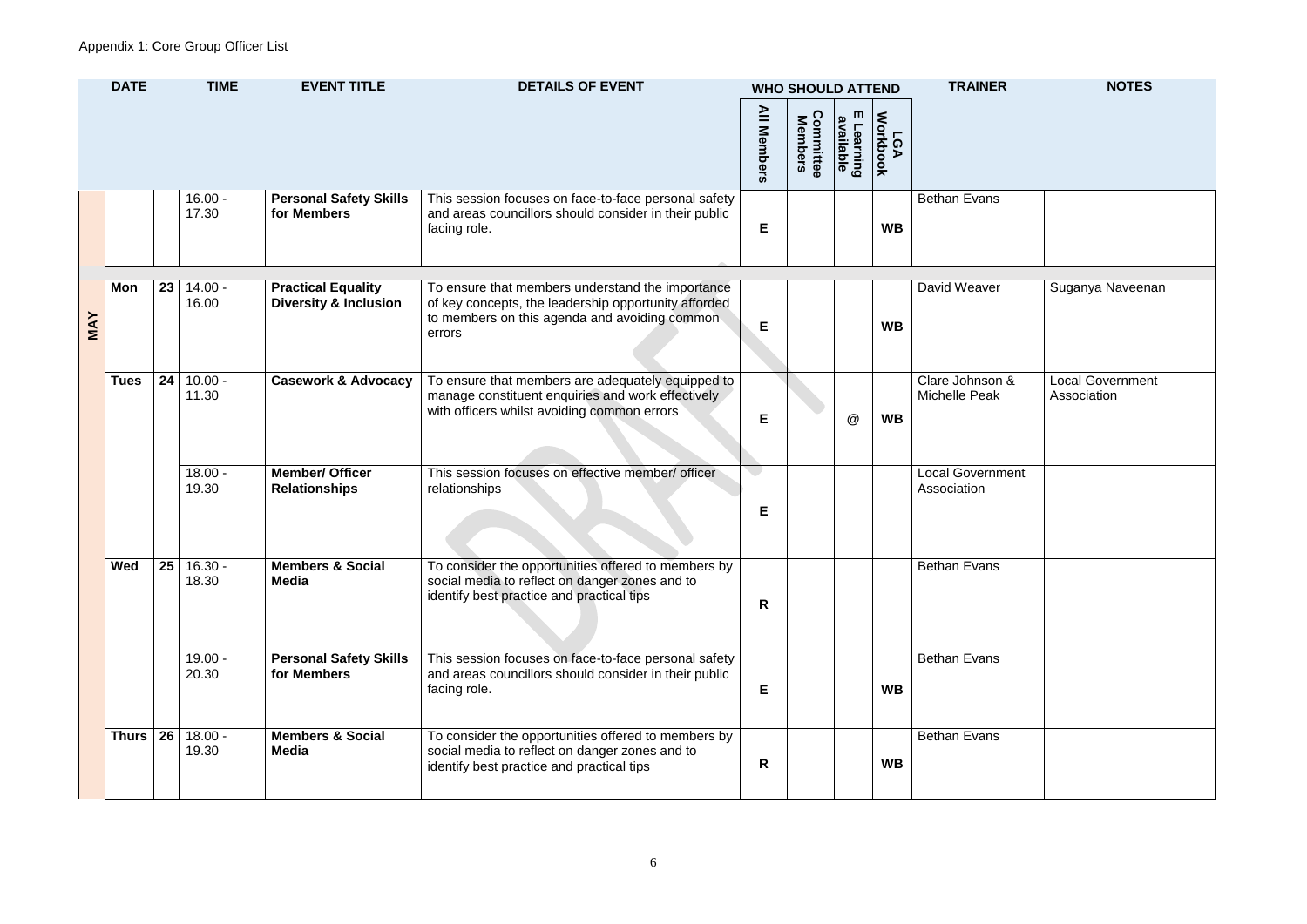| on $\overline{\mathcal{L}}$<br>зk             |  |
|-----------------------------------------------|--|
| nment                                         |  |
| vards &<br>g Leads<br>$\overline{\mathbf{8}}$ |  |
|                                               |  |
|                                               |  |
|                                               |  |
| er                                            |  |
| าร                                            |  |
| าร                                            |  |
| nment                                         |  |

|               | <b>DATE</b><br><b>TIME</b> |                | <b>EVENT TITLE</b> | <b>DETAILS OF EVENT</b>                                                |                                                                                                                                                                                                                              |                    | <b>WHO SHOULD ATTEND</b>    |                         | <b>TRAINER</b>  | <b>NOTES</b>                                                               |  |
|---------------|----------------------------|----------------|--------------------|------------------------------------------------------------------------|------------------------------------------------------------------------------------------------------------------------------------------------------------------------------------------------------------------------------|--------------------|-----------------------------|-------------------------|-----------------|----------------------------------------------------------------------------|--|
|               |                            |                |                    |                                                                        |                                                                                                                                                                                                                              | <b>All Members</b> | <b>Committee</b><br>Members | E Learning<br>available | LGA<br>Workbook |                                                                            |  |
|               |                            |                | $14.00 -$<br>15.30 | <b>Casework &amp; Advocacy</b>                                         | To ensure that members are adequately equipped to<br>manage constituent enquiries and work effectively<br>with officers whilst avoiding common errors                                                                        | E                  |                             | $^\circledR$            | <b>WB</b>       | Clare Johnson &<br><b>Michelle Peak</b>                                    |  |
|               | Fri                        | 27             | $17.00 -$<br>18.30 | <b>Being an Effective</b><br><b>Councillor</b>                         | This session focuses on how to be an effective<br>councillor in your ward                                                                                                                                                    | Е                  |                             | $^\circledR$            | <b>WB</b>       | <b>Local Government</b><br>Association                                     |  |
|               |                            |                | $17.30 -$<br>19.00 | <b>Safeguarding</b>                                                    | Improve understanding / knowledge of safeguarding.<br>This session is set-up to help councillors find out<br>more about their role, and what support is available<br>to them, in keeping people safe from harm and<br>abuse. | E                  |                             |                         |                 | Hannah Edwards &<br>Safeguarding Leads<br>in Children's &<br><b>Adults</b> |  |
|               |                            |                |                    |                                                                        |                                                                                                                                                                                                                              |                    |                             |                         |                 |                                                                            |  |
| <b>ANDINE</b> | Mon<br><b>Tues</b>         | 30<br>31       |                    |                                                                        |                                                                                                                                                                                                                              |                    |                             |                         |                 |                                                                            |  |
|               | Wed                        |                |                    |                                                                        | <b>HALF TERM &amp; BANK HOLIDAYS</b>                                                                                                                                                                                         |                    |                             |                         |                 |                                                                            |  |
| <b>MAY</b>    | Thurs                      | 2 <sup>1</sup> |                    |                                                                        |                                                                                                                                                                                                                              |                    |                             |                         |                 |                                                                            |  |
|               | Fri                        | $\mathbf{3}$   |                    |                                                                        |                                                                                                                                                                                                                              |                    |                             |                         |                 |                                                                            |  |
|               | Mon                        | 6              | $16.00 -$<br>18.00 | <b>Practical Equality,</b><br><b>Diversity &amp; Inclusion</b>         | To ensure that members understand the importance<br>of key concepts, the leadership opportunity afforded<br>to members on this agenda and avoiding common<br>errors                                                          | E.                 |                             | $^\circledR$            | <b>WB</b>       | David Weaver                                                               |  |
| <b>JUNE</b>   |                            |                | $16.00 -$<br>17.30 | <b>Code of Conduct and</b><br><b>Standards training for</b><br>members | Member have an understanding of the standard of<br>conduct expected.                                                                                                                                                         | E                  |                             |                         |                 | <b>Bethan Evans</b>                                                        |  |

| <b>Tues</b> | $16.00 -$<br>18.30 | <b>Effective Public</b><br>Speaking as a<br><b>Councillor</b> | To provide councillors with approaches and<br>techniques to make an effective contribution when<br>speaking | R |  | <b>Bethan Evans</b>                    |
|-------------|--------------------|---------------------------------------------------------------|-------------------------------------------------------------------------------------------------------------|---|--|----------------------------------------|
|             | $19.00 -$<br>20.30 | <b>Member/ Officer</b><br><b>Relationships</b>                | This session focuses on effective member/ officer<br>relationships                                          |   |  | <b>Local Government</b><br>Association |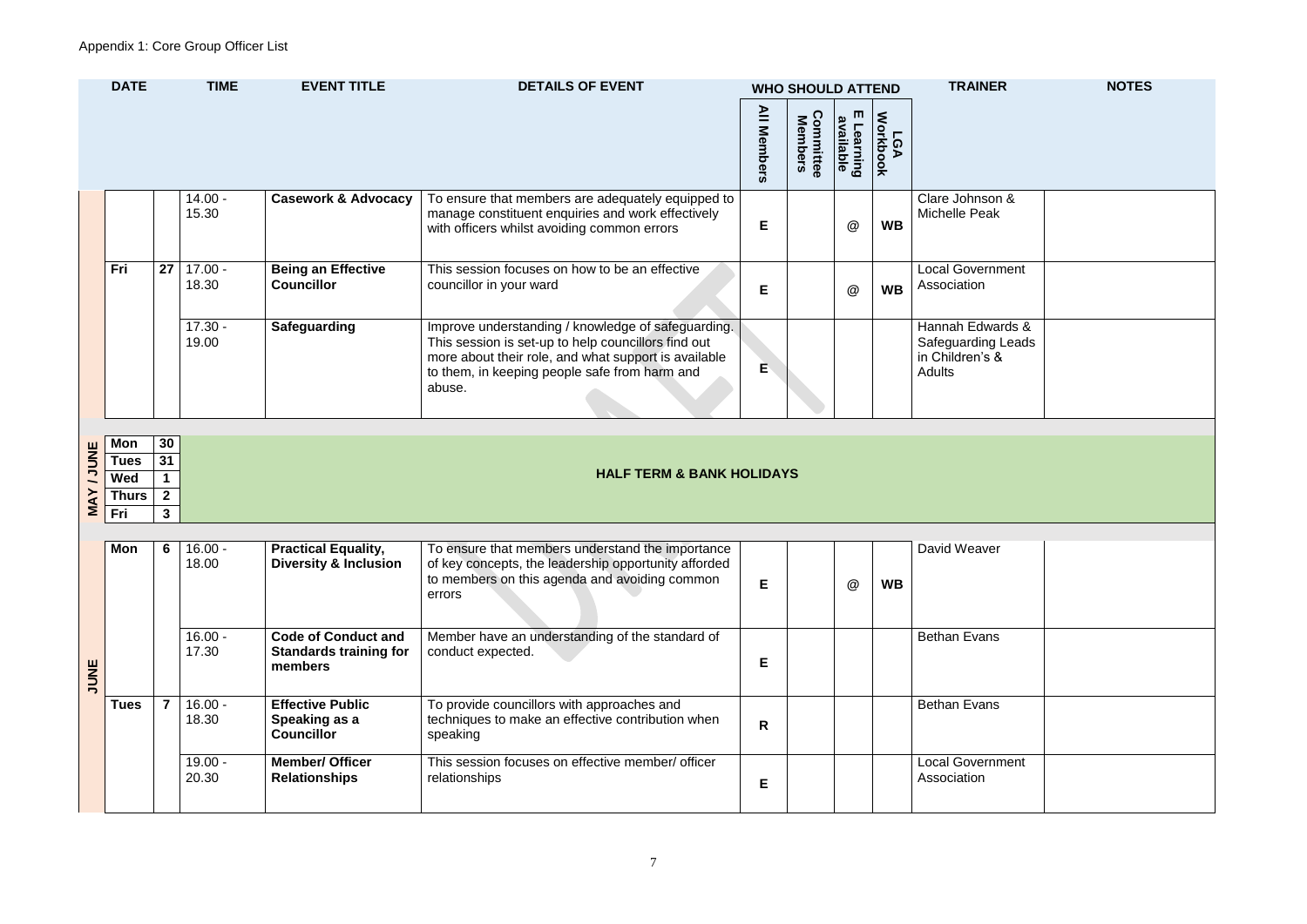

| lan Parry                                                    | Centre for Governance &<br>Scrutiny |
|--------------------------------------------------------------|-------------------------------------|
| Duncan Whitfield &<br><b>Local Government</b><br>Association |                                     |
| Dominic Cain                                                 |                                     |
| Duncan Whitfield &<br><b>Local Government</b><br>Association |                                     |
|                                                              |                                     |
|                                                              |                                     |
| <b>Davinia Fell</b>                                          |                                     |

|  | <b>DATE</b>  |                 | <b>TIME</b>        | <b>EVENT TITLE</b><br><b>DETAILS OF EVENT</b><br><b>WHO SHOULD ATTEND</b>                    |                                                                                                                                                                                                                                                |   | <b>TRAINER</b>              | <b>NOTES</b>               |                 |                                                              |                                      |
|--|--------------|-----------------|--------------------|----------------------------------------------------------------------------------------------|------------------------------------------------------------------------------------------------------------------------------------------------------------------------------------------------------------------------------------------------|---|-----------------------------|----------------------------|-----------------|--------------------------------------------------------------|--------------------------------------|
|  |              |                 |                    |                                                                                              |                                                                                                                                                                                                                                                |   | <b>Committee</b><br>Members | ш<br>available<br>Learning | Workbook<br>LGA |                                                              |                                      |
|  | Wed          | 8               | $16.00 -$<br>17.30 | <b>Being an effective</b><br>scrutiny member and<br><b>Core Questioning</b><br><b>Skills</b> | Questioning skills are a key tool for councillors<br>working on scrutiny committees - this session<br>explores different questioning styles and impact                                                                                         | R | E                           | $^\circledR$               | <b>WB</b>       | lan Parry                                                    | <b>Centre for Govern</b><br>Scrutiny |
|  | <b>Thurs</b> | 9               | $17.30 -$<br>19.00 | <b>Local Government</b><br><b>Finance</b>                                                    | An overview of local government finance particularly<br>in the context of Southwark's budget 2021-22 and<br>the impact of wider changes attached to local<br>government finance. It includes the role of finance in<br>member decision making. | E |                             | @                          | <b>WB</b>       | Duncan Whitfield &<br><b>Local Government</b><br>Association |                                      |
|  |              |                 | $16.00 -$<br>17.00 | A brief overview of the<br><b>Exchequer service pm</b>                                       | To provide knowledge/overview of the service areas,<br>types of enquiries received and support<br>available/referral points.                                                                                                                   | R |                             |                            |                 | Dominic Cain                                                 |                                      |
|  | Fri          | 10 <sup>°</sup> | $10.00 -$<br>11.30 | <b>Effective Committee</b><br><b>Membership</b>                                              | This session focuses on how to be an effective<br>councillor in your ward                                                                                                                                                                      | E |                             |                            |                 | Duncan Whitfield &<br><b>Local Government</b><br>Association |                                      |

|      | Mon         | 13 |                    |                                                                                              |                                                                                                                                                                                                                             |    |   |   |                                                                                   |                                     |
|------|-------------|----|--------------------|----------------------------------------------------------------------------------------------|-----------------------------------------------------------------------------------------------------------------------------------------------------------------------------------------------------------------------------|----|---|---|-----------------------------------------------------------------------------------|-------------------------------------|
|      | <b>Tues</b> | 14 | $16.00 -$<br>18.00 | The Future of<br>Technology                                                                  | The session will give a high-level briefing of the role<br>of technology in services we deliver to residents.                                                                                                               | R. |   |   | Davinia Fell                                                                      |                                     |
|      | Wed         | 15 | $15.00 -$<br>16.30 | <b>Being an effective</b><br>scrutiny member and<br><b>Core Questioning</b><br><b>Skills</b> | Questioning skills are a key tool for councillors<br>working on scrutiny committees - this session<br>explores different questioning styles and impact                                                                      | R  | Е | @ | lan Parry                                                                         | Centre for Governance &<br>Scrutiny |
| JUNE | Thurs       | 16 | $18.00 -$<br>19.30 | <b>Health &amp; Wellbeing at</b><br><b>Southwark Council</b>                                 | Understand the health, social & economic impact of<br>covid 19 on the borough's population and<br>interventions to address this                                                                                             | R  |   |   | <b>Chris Williamson</b>                                                           |                                     |
|      | Fri         | 17 | $17.00 -$<br>18.30 | Safeguarding                                                                                 | Improve understanding / knowledge of safeguarding.<br>This session is set-up to help councillors find out<br>more about their role, and what support is available<br>to them in keeping people safe from harm and<br>abuse. | E  |   |   | Hannah Edwards &<br><b>Safeguarding Leads</b><br>in Children's &<br><b>Adults</b> |                                     |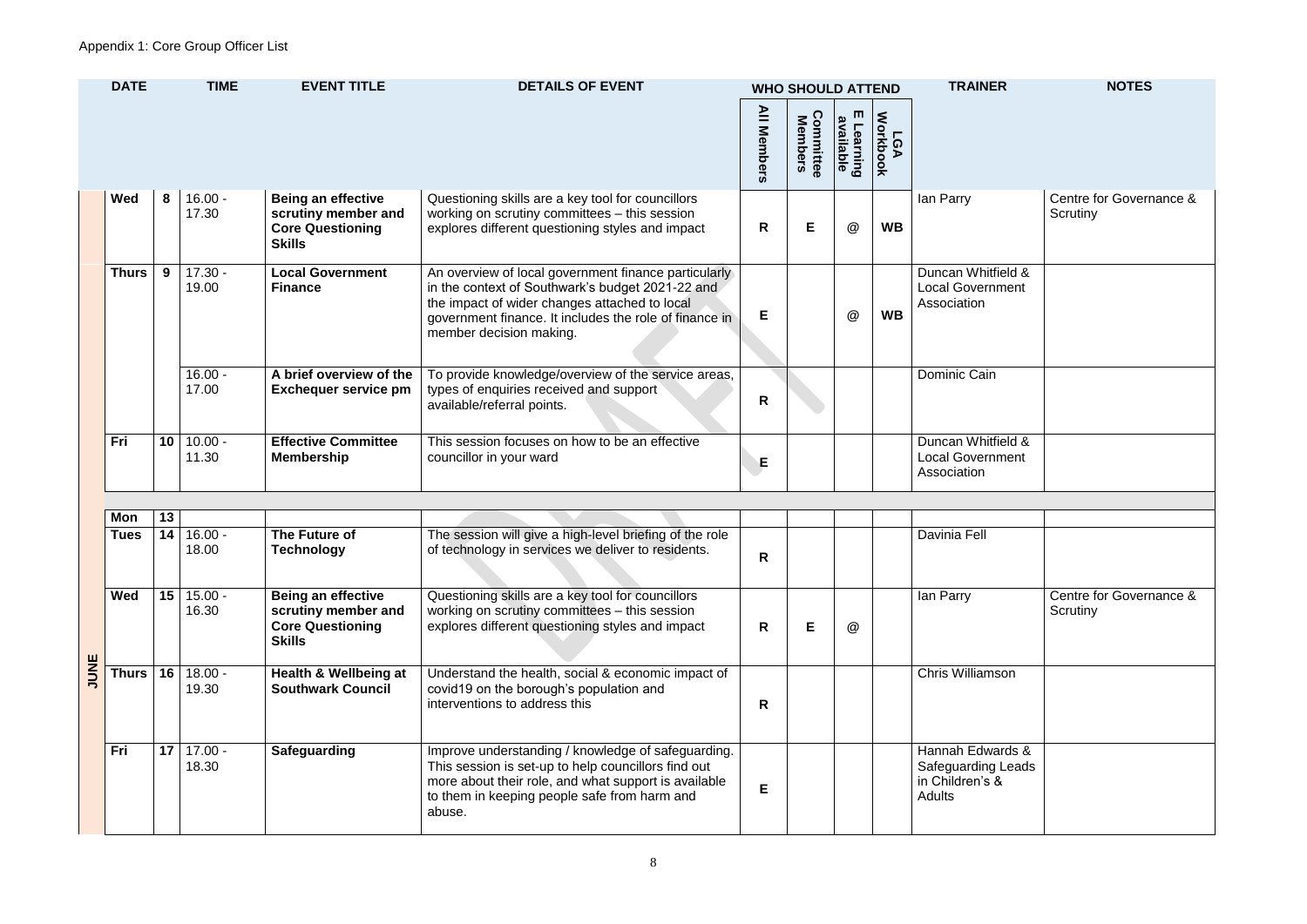| Chris Page                                                                 |                                     |
|----------------------------------------------------------------------------|-------------------------------------|
| Clare Johnson &<br><b>Michelle Peak</b>                                    |                                     |
| lan Parry                                                                  | Centre for Governance &<br>Scrutiny |
| <b>Chris Williamson</b>                                                    |                                     |
| Hannah Edwards &<br>Safeguarding Leads<br>in Children's &<br><b>Adults</b> |                                     |
| David Weaver                                                               |                                     |
| Duncan Whitfield &<br><b>Local Government</b><br><b>Association</b>        |                                     |

|                  | <b>DATE</b>  |           | <b>TIME</b>        | <b>EVENT TITLE</b>                                                                           | <b>DETAILS OF EVENT</b>                                                                                                                                                                                                                        |                    | <b>WHO SHOULD ATTEND</b> |                            |                        | <b>TRAINER</b>                                                             | <b>NOTES</b>                         |
|------------------|--------------|-----------|--------------------|----------------------------------------------------------------------------------------------|------------------------------------------------------------------------------------------------------------------------------------------------------------------------------------------------------------------------------------------------|--------------------|--------------------------|----------------------------|------------------------|----------------------------------------------------------------------------|--------------------------------------|
|                  |              |           |                    |                                                                                              |                                                                                                                                                                                                                                                | <b>All Members</b> | Members<br>ommittee      | m<br>available<br>Learning | <b>Workbook</b><br>LGA |                                                                            |                                      |
|                  | Mon          | 20        |                    |                                                                                              |                                                                                                                                                                                                                                                |                    |                          |                            |                        |                                                                            |                                      |
|                  | <b>Tues</b>  | 21        | $10.00 -$<br>12.00 | <b>Climate Change</b>                                                                        | An Introduction to Climate Change and for Members<br>to develop knowledge to ask the right questions to<br>review reports and challenge proposals                                                                                              | R                  |                          |                            |                        | <b>Chris Page</b>                                                          |                                      |
| JUNE             |              |           | $15.00 -$<br>16.30 | <b>Casework &amp; Advocacy</b><br><b>Skills</b>                                              | To ensure that members are adequately equipped to<br>manage constituent enquiries and work effectively<br>with officers whilst avoiding common errors                                                                                          | E.                 |                          | @                          | <b>WB</b>              | Clare Johnson &<br><b>Michelle Peak</b>                                    |                                      |
|                  | Wed          | 22        | $18.00 -$<br>19.30 | <b>Being an effective</b><br>scrutiny member and<br><b>Core Questioning</b><br><b>Skills</b> | Questioning skills are a key tool for councillors<br>working on scrutiny committees - this session<br>explores different questioning styles and impact                                                                                         | R                  | E.                       | @                          |                        | lan Parry                                                                  | <b>Centre for Goverr</b><br>Scrutiny |
|                  | <b>Thurs</b> | 23        | $17.00 -$<br>18.30 | <b>Health &amp; Wellbeing at</b><br><b>Southwark Council</b>                                 | Understand the health, social & economic impact of<br>covid19 on the borough's population and<br>interventions to address this                                                                                                                 | $\overline{R}$     |                          |                            |                        | Chris Williamson                                                           |                                      |
|                  | Fri          | 24        | $16.00 -$<br>17.30 | <b>Safeguarding</b>                                                                          | Improve understanding / knowledge of safeguarding.<br>This session is set-up to help councillors find out<br>more about their role, and what support is available<br>to them in keeping people safe from harm and<br>abuse.                    | E.                 |                          |                            |                        | Hannah Edwards &<br><b>Safeguarding Leads</b><br>in Children's &<br>Adults |                                      |
|                  | Mon          | $27 \mid$ | $10.00 -$<br>12.00 | <b>Practical Equality,</b><br><b>Diversity &amp; Inclusion</b>                               | To ensure that members understand the importance<br>of key concepts, the leadership opportunity afforded<br>to members on this agenda and avoiding common<br>errors                                                                            | Е                  |                          | @                          |                        | David Weaver                                                               |                                      |
| <b>NUNE/JULY</b> | <b>Tues</b>  | 28        | $17.00 -$<br>18.30 | <b>Local Government</b><br><b>Finance</b>                                                    | An overview of local government finance particularly<br>in the context of Southwark's budget 2021-22 and<br>the impact of wider changes attached to local<br>government finance. It includes the role of finance in<br>member decision making. | R                  |                          | @                          |                        | Duncan Whitfield &<br><b>Local Government</b><br>Association               |                                      |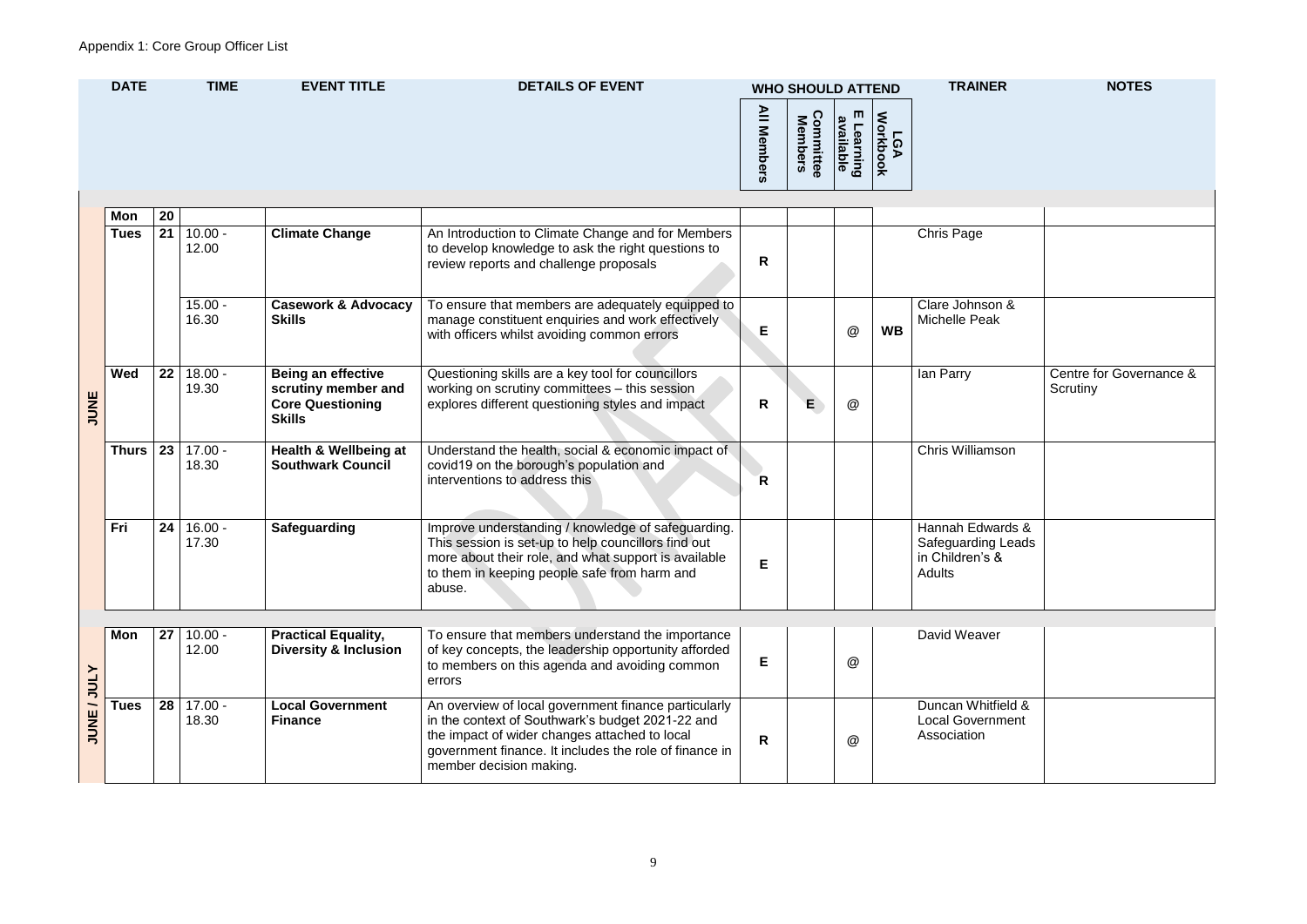| ain                                   |   |
|---------------------------------------|---|
|                                       |   |
| askell &<br><sup>}</sup><br>/elldrake |   |
|                                       |   |
| ļ.                                    |   |
|                                       |   |
| Ī                                     |   |
|                                       |   |
|                                       |   |
|                                       |   |
| <b>imson</b>                          |   |
|                                       |   |
|                                       |   |
| $\overline{\text{ans}}$               |   |
|                                       |   |
|                                       |   |
|                                       | Ĺ |
|                                       |   |
| ernment<br>ì                          |   |
|                                       |   |
| askell &                              |   |
| e<br>/elldrake                        |   |
|                                       |   |

| <b>DATE</b>  |    | <b>TIME</b>        | <b>EVENT TITLE</b>                                  | <b>DETAILS OF EVENT</b><br><b>WHO SHOULD ATTEND</b>                                                                                               |                    |                                       | <b>TRAINER</b>             | <b>NOTES</b>           |                                                      |  |
|--------------|----|--------------------|-----------------------------------------------------|---------------------------------------------------------------------------------------------------------------------------------------------------|--------------------|---------------------------------------|----------------------------|------------------------|------------------------------------------------------|--|
|              |    |                    |                                                     |                                                                                                                                                   | <b>All Members</b> | <b>Committee</b><br>Members<br>mittee | m<br>available<br>Learning | <b>Workbook</b><br>LGA |                                                      |  |
| Wed          | 29 | $15.00 -$<br>16.00 | A brief overview of the<br><b>Exchequer service</b> | To provide knowledge/overview of the service areas,<br>types of enquiries received and support<br>available/referral points.                      | R                  |                                       |                            |                        | Dominic Cain                                         |  |
|              |    | $18.00 -$<br>20.00 | <b>Meet the Officers</b>                            | This is an opportunity for members to meet key<br>officers, understand their role at the council, and<br>how officers support members.            | E                  |                                       |                            |                        | Stephen Gaskell &<br>Amy-Grace<br>Whillans-Welldrake |  |
| <b>Thurs</b> | 30 | $14.00 -$<br>16.00 | <b>Climate Change</b>                               | An Introduction to Climate Change and for Members<br>to develop knowledge to ask the right questions to<br>review reports and challenge proposals | $\overline{R}$     |                                       |                            |                        | <b>Chris Page</b>                                    |  |
| <b>Fri</b>   |    | $10.00 -$<br>11.30 | The Future of<br><b>Technology</b>                  | The session will give a high-level briefing of the role<br>of technology in services we deliver to residents.                                     | $\mathsf{R}$       |                                       |                            |                        | Davinia Fell                                         |  |

|              | Mon          |   |                    |                                                                  |                                                                                                                                |   |  |                         |
|--------------|--------------|---|--------------------|------------------------------------------------------------------|--------------------------------------------------------------------------------------------------------------------------------|---|--|-------------------------|
|              | Tues         |   | $17.30 -$<br>19.00 | <b>Health &amp; Wellbeing at</b><br><b>Southwark Council pm</b>  | Understand the health, social & economic impact of<br>covid19 on the borough's population and<br>interventions to address this | R |  | <b>Chris Williamson</b> |
| <b>ATIOL</b> | Wed          | 6 |                    |                                                                  |                                                                                                                                |   |  |                         |
|              | <b>Thurs</b> |   | $17.00 -$<br>18.30 | <b>Effective Public</b><br>Speaking as a<br><b>Councillor pm</b> | To provide councillors with approaches and<br>techniques to make an effective contribution when<br>speaking                    | R |  | <b>Bethan Evans</b>     |
|              | Fri          | 8 |                    |                                                                  |                                                                                                                                |   |  |                         |

| Mon         | 11 |                    |                                                                |                                                                                                                                                                         |   |  |                                                      |
|-------------|----|--------------------|----------------------------------------------------------------|-------------------------------------------------------------------------------------------------------------------------------------------------------------------------|---|--|------------------------------------------------------|
| <b>Tues</b> | 12 | $16.00 -$<br>17.30 | <b>Planning Committee</b><br><b>Training for Members</b><br>am | This session focuses on equipping new members<br>with the key skills and knowledge required for sitting<br>on and contributing effectively to the Planning<br>Committee | E |  | <b>Local Government</b><br>Association               |
| <b>Wed</b>  | 13 | $18.00 -$<br>19.30 | Meet the Officers am                                           | This is an opportunity for members to meet key<br>officers, understand their role at the council and how<br>officers support members.                                   |   |  | Stephen Gaskell &<br>Amy-Grace<br>Whillans-Welldrake |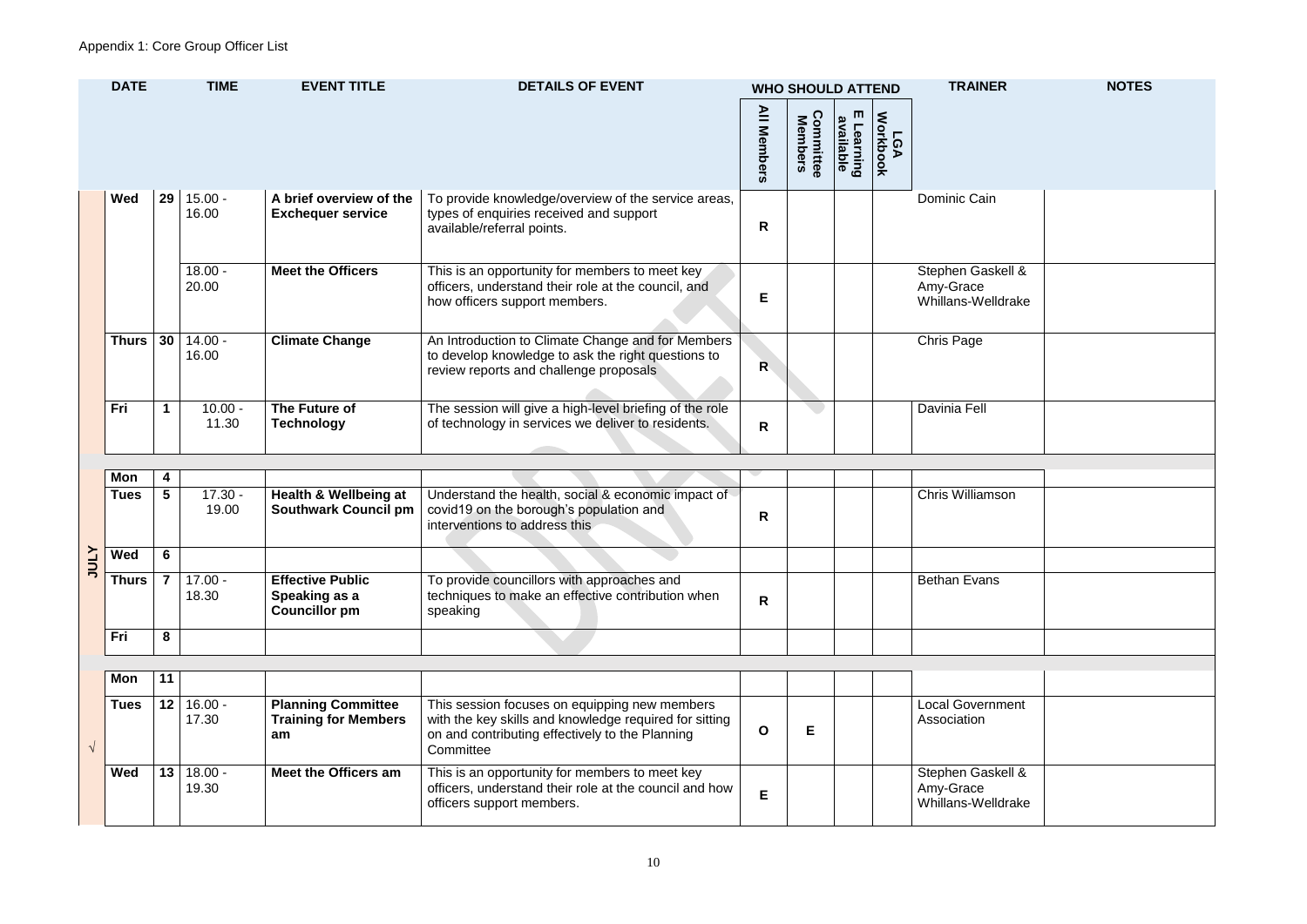# Appendix 1: Core Group Officer List

| nment          |  |
|----------------|--|
|                |  |
|                |  |
|                |  |
| er             |  |
| skell &        |  |
| <b>Ildrake</b> |  |
|                |  |
|                |  |
|                |  |
|                |  |

| <b>DATE</b>  |    | <b>TIME</b>        | <b>EVENT TITLE</b>                                             | <b>DETAILS OF EVENT</b>                                                                                                                                                 | $\overline{=}$<br><b>Members</b> | <b>WHO SHOULD ATTEND</b><br>Comn<br>Mem<br>nittee<br><b>ers</b> | $\blacksquare$<br>മ<br><b>alde</b><br><b>ling</b> | ₹<br>$\Omega$<br>ъ<br>읏 | <b>TRAINER</b>                         | <b>NOTES</b> |
|--------------|----|--------------------|----------------------------------------------------------------|-------------------------------------------------------------------------------------------------------------------------------------------------------------------------|----------------------------------|-----------------------------------------------------------------|---------------------------------------------------|-------------------------|----------------------------------------|--------------|
| <b>Thurs</b> | 14 | $17.00 -$<br>18.30 | <b>Planning Committee</b><br><b>Training for Members</b><br>pm | This session focuses on equipping new members<br>with the key skills and knowledge required for sitting<br>on and contributing effectively to the Planning<br>Committee | $\mathbf 0$                      | E                                                               |                                                   |                         | <b>Local Government</b><br>Association |              |
| Fri          | 15 |                    |                                                                |                                                                                                                                                                         |                                  |                                                                 |                                                   |                         |                                        |              |
| Mon          | 18 |                    |                                                                |                                                                                                                                                                         |                                  |                                                                 |                                                   |                         |                                        |              |
|              |    |                    |                                                                |                                                                                                                                                                         |                                  |                                                                 |                                                   |                         |                                        |              |

| ww         | IO.    |                    |                                                                |                                                                                                                                                                     |    |   |                                                      |
|------------|--------|--------------------|----------------------------------------------------------------|---------------------------------------------------------------------------------------------------------------------------------------------------------------------|----|---|------------------------------------------------------|
| Tues       | $19-1$ | $18.00 -$<br>20.00 | <b>Practical Equality,</b><br><b>Diversity &amp; Inclusion</b> | To ensure that members understand the importance<br>of key concepts, the leadership opportunity afforded<br>to members on this agenda and avoiding common<br>errors | E. | @ | David Weaver                                         |
| <b>Wed</b> | 20     | $17.00 -$<br>18.30 | <b>Meet the Officers</b>                                       | This is an opportunity for members to meet key<br>officers, and understand their role at the council and<br>how officers support members.                           |    |   | Stephen Gaskell &<br>Amy-Grace<br>Whillans-Welldrake |
| Thurs   21 |        |                    |                                                                |                                                                                                                                                                     |    |   |                                                      |
| <b>Fri</b> | 22     |                    |                                                                |                                                                                                                                                                     |    |   |                                                      |
|            |        |                    |                                                                |                                                                                                                                                                     |    |   |                                                      |

|                | Mon          | 25 |
|----------------|--------------|----|
|                | ⊺ues         | 26 |
| $\overline{5}$ | Wed          | 27 |
|                | <b>Thurs</b> | 28 |
|                | Fri          | 29 |